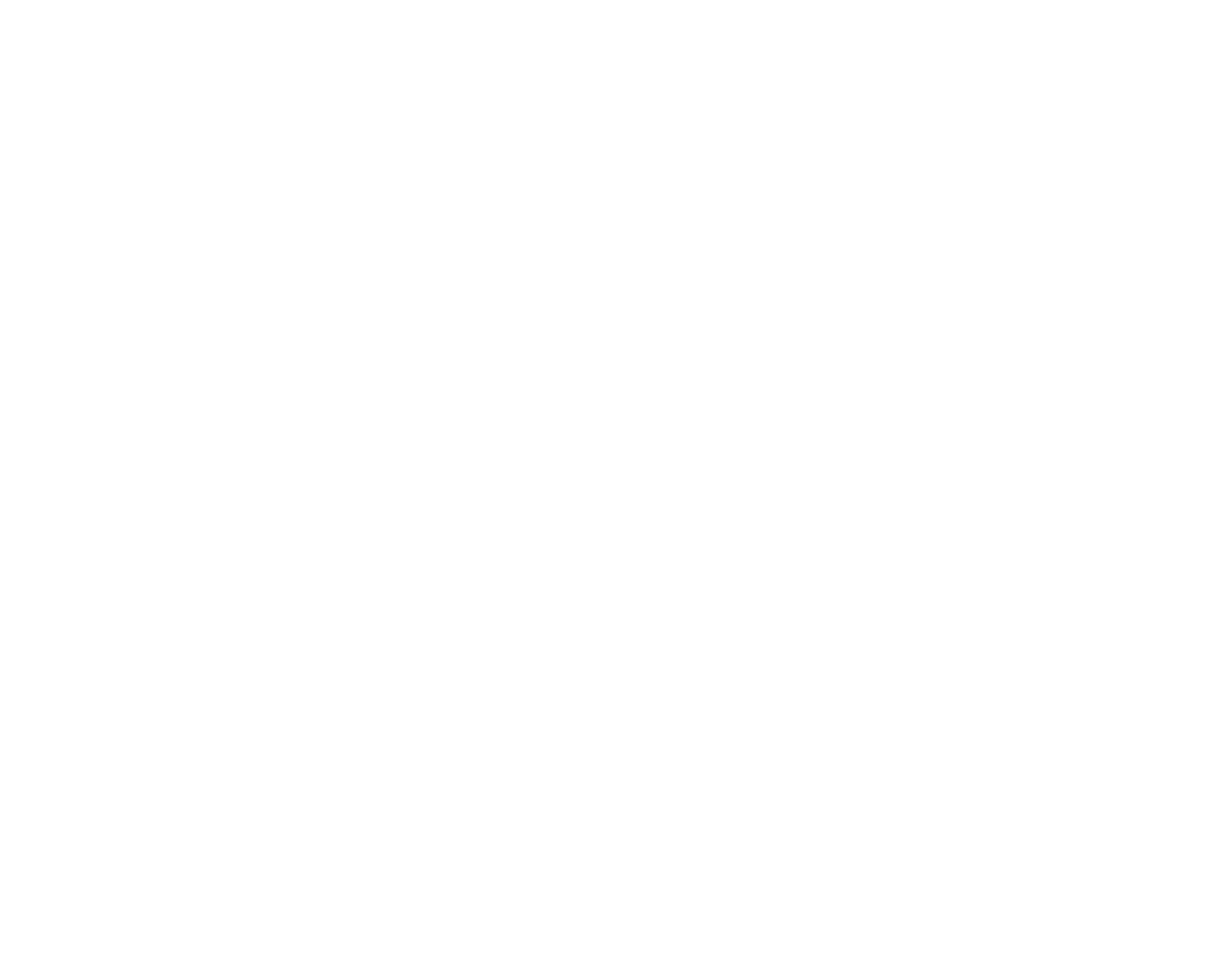|                   | <b>BROWN COUNTY</b>           |         |                  |                  |                 |                  |                |                 |                 |                  |                  |                 |
|-------------------|-------------------------------|---------|------------------|------------------|-----------------|------------------|----------------|-----------------|-----------------|------------------|------------------|-----------------|
| 8                 | 8 ABERDEEN                    | 1,603   | 17               | 17               |                 |                  |                | 1 <sup>1</sup>  | $\overline{2}$  | 10               | $\vert$          |                 |
|                   |                               |         |                  |                  |                 |                  |                |                 |                 |                  |                  |                 |
|                   | <b>BROWN COUNTY TOTAL</b>     | 1,603   | 17               | 17               |                 |                  |                | $\mathbf{1}$    | $\overline{2}$  | 10               | $\overline{4}$   |                 |
|                   |                               |         |                  |                  |                 |                  |                |                 |                 |                  |                  |                 |
|                   | <b>BUTLER COUNTY</b>          |         |                  |                  |                 |                  |                |                 |                 |                  |                  |                 |
| 12 <sup>1</sup>   | 9 HAMILTON                    | 60,690  | 4,659            | 4,682            | $\overline{7}$  | $\overline{71}$  | 154            | 326             | 1,030           | 2,648            | 423              | $\overline{23}$ |
| 12*               | 9 MIDDLETOWN                  | 49,574  | 3,111            | 3,119            | $\mathbf{1}$    | 17               | 57             | 40              | 535             | 2,338            | 123              | $\infty$        |
| 12                | 9 FAIRFIELD                   | 42,097  | 2,297            | 2,311            | $\mathbf{1}$    | 6                | 39             | 100             | 283             | 1,743            | 125              | 14              |
| $12^*$            | 9 MONROE                      | 7,086   | $\frac{1}{353}$  | 353              |                 | 3                | $\overline{c}$ | 18              | 33              | 279              | 18               |                 |
| 12                | 9 OXFORD                      | 21,943  | 698              | 756              |                 | $\boldsymbol{9}$ | $\mathbf{1}$   | $\overline{4}$  | 129             | 531              | $\overline{24}$  | 58              |
| 12                | 9 TRENTON                     | 8,746   | 197              | 197              |                 | $\mathbf{1}$     | $\mathbf{1}$   | 16              | $\overline{31}$ | 136              | 12               |                 |
| 12                | 9 LEMON TOWNSHIP              | 1,521   | $\overline{241}$ | $\overline{241}$ |                 |                  |                | $\overline{15}$ | $\overline{28}$ | 188              | 10               |                 |
| 12                | 9 WEST CHESTER TOWNSHIP       | 52,669  | 1,441            | 1,454            | $\vert$ 1       | 19               | 16             | 19              | 211             | 1,144            | 31               | 13              |
| 12                | 9 MIAMI UNIVERSITY            |         | 379              | 380              |                 | $\overline{1}$   | $\mathbf{3}$   | $\mathbf{1}$    | 50              | 321              | 3 <sup>1</sup>   | 1               |
| $\overline{12^*}$ | 9 SHARONVILLE                 | 2,226   | 122              | 122              |                 |                  | $\mathbf{1}$   | $\overline{3}$  | $\overline{6}$  | 109              | $\overline{3}$   |                 |
| 12                | 9 BUTLER                      | 70.684  | 1,059            | 1.081            |                 | 5                | $\overline{6}$ | 79              | 287             | 643              | 39               | $\overline{22}$ |
|                   |                               |         |                  |                  |                 |                  |                |                 |                 |                  |                  |                 |
|                   | <b>BUTLER COUNTY TOTAL</b>    | 317,236 | 14,557           | 14,696           | 10 <sup>1</sup> | 132              | 280            | 621             | 2,623           | 10,080           | 811              | 139             |
|                   |                               |         |                  |                  |                 |                  |                |                 |                 |                  |                  |                 |
|                   | <b>CARROLL COUNTY</b>         |         |                  |                  |                 |                  |                |                 |                 |                  |                  |                 |
| $12*$             | 10 MAGNOLIA                   | 314     | 19               | 20               |                 |                  |                | $\mathbf{1}$    | $\sqrt{3}$      | 14               | 1                | $\mathbf{1}$    |
| $12*$             | 10 MINERVA                    | 1,898   | 118              | 119              |                 |                  |                | $\overline{5}$  | $\overline{14}$ | 93               | $6 \overline{6}$ | $\overline{1}$  |
| 12 <sup>1</sup>   | 10 CARROLL                    | 23,434  | 376              | $\overline{377}$ |                 | 12               | $\overline{c}$ | 9               | $\overline{97}$ | $\overline{237}$ | 19               | $\overline{1}$  |
|                   |                               |         |                  |                  |                 |                  |                |                 |                 |                  |                  |                 |
|                   | <b>CARROLL COUNTY TOTAL</b>   | 25,646  | 513              | 516              |                 | $\overline{12}$  | $\overline{2}$ | 15              | 114             | 344              | 26               | G               |
|                   |                               |         |                  |                  |                 |                  |                |                 |                 |                  |                  |                 |
|                   | <b>CHAMPAIGN COUNTY</b>       |         |                  |                  |                 |                  |                |                 |                 |                  |                  |                 |
| 12 <sub>l</sub>   | 11 URBANA                     | 11,613  | 417              | 423              |                 | 15               | $\overline{c}$ | $\overline{7}$  | 70              | 311              | $\overline{12}$  | $\,6$           |
| 12 <sub>1</sub>   | 11 CHAMPAIGN                  | 25,533  | 616              | 622              |                 | 12               | $\mathbf{1}$   | 54              | 132             | 353              | 64               | 6               |
|                   |                               |         |                  |                  |                 |                  |                |                 |                 |                  |                  |                 |
|                   | <b>CHAMPAIGN COUNTY TOTAL</b> | 37.146  | 1,033            | 1.045            |                 | 27               | 3              | 61              | 202             | 664              | 76               | 12              |
|                   |                               |         |                  |                  |                 |                  |                |                 |                 |                  |                  |                 |
|                   | <b>CLARK COUNTY</b>           |         |                  |                  |                 |                  |                |                 |                 |                  |                  |                 |
| 12 <sub>1</sub>   | 12 SPRINGFIELD                | 65,358  | 6,049            | 6,079            | 5 <sup>5</sup>  | 78               | 227            | 532             | 1,283           | 3.547            | 377              | 30              |
| 12 <sup>1</sup>   | 12 SOUTH CHARLESTON           | 1,850   | 40               | 40               |                 |                  |                | $\mathbf{1}$    | 22              | 17               |                  |                 |
| 10 <sup>1</sup>   | 12 GERMAN TOWNSHIP            | 7,663   | 147              | 147              |                 | $\mathbf{1}$     | $\overline{2}$ |                 | 16              | 122              | 6                |                 |
| 12 <sup>1</sup>   | 12 CLARK                      | 69,578  | 1,302            | 1,321            |                 | 10               | 9              | 24              | 320             | 877              | 62               | 19              |
|                   |                               |         |                  |                  |                 |                  |                |                 |                 |                  |                  |                 |
|                   | <b>CLARK COUNTY TOTAL</b>     | 144,449 | 7,538            | 7,587            | 5 <sup>1</sup>  | 89               | 238            | 557             | 1,641           | 4,563            | 445              | 49              |
|                   |                               |         |                  |                  |                 |                  |                |                 |                 |                  |                  |                 |
|                   | <b>CLERMONT COUNTY</b>        |         |                  |                  |                 |                  |                |                 |                 |                  |                  |                 |
| 12*               | 13 MILFORD                    | 6,249   | 91               | 93               | $\mathbf{1}$    | $\overline{1}$   | $\overline{4}$ | $\mathbf{1}$    | 13              | 56               | 15               | $\overline{2}$  |
| <u>121</u>        | 13 GOSHEN TOWNSHIP            | 13,663  | 266              | $\overline{277}$ | $\overline{2}$  | ω                | $\overline{3}$ | $\overline{29}$ | $\overline{48}$ | 164              | 17               | 11              |
| 12 <sub>l</sub>   | 13 MIAMI TOWNSHIP             | 36,632  | 718              | 724              | $\mathbf{1}$    | $\overline{2}$   | 8              | 40              | 65              | 580              | $\overline{22}$  | $\,6\,$         |
| 12                | 13 UNION TOWNSHIP             | 42,332  | 1,614            | 1,614            |                 | $\mathbf{1}$     | 31             | 18              | 199             | 1,343            | 22               |                 |
|                   |                               |         |                  |                  |                 |                  |                |                 |                 |                  |                  |                 |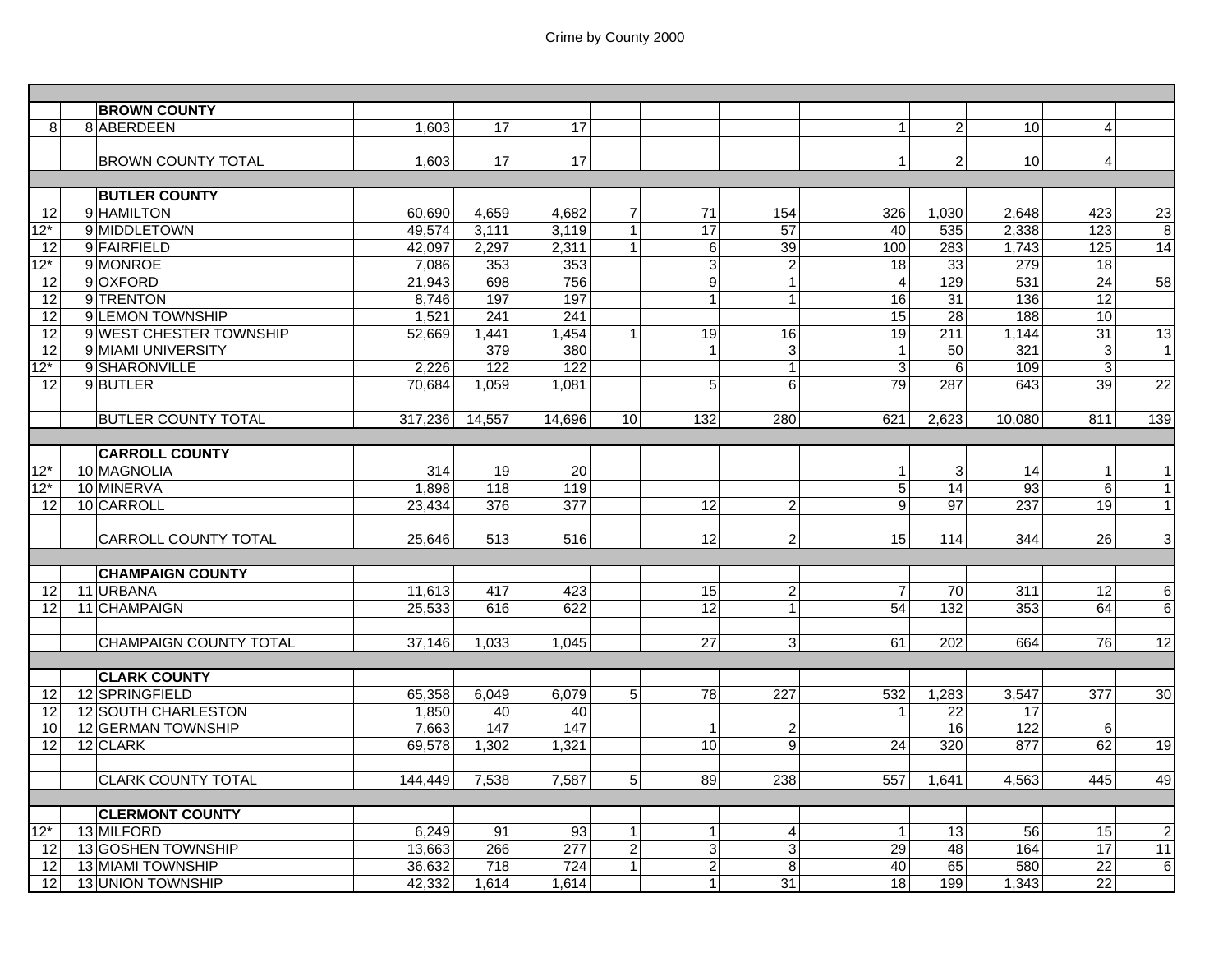| 12I             | 13 PIERCE TOWNSHIP             | 10,007          | 309              | 311             |                | $\overline{4}$ | 2 <sub>1</sub>  | 8                | 47              | 235              | 13              | $\overline{2}$  |
|-----------------|--------------------------------|-----------------|------------------|-----------------|----------------|----------------|-----------------|------------------|-----------------|------------------|-----------------|-----------------|
| $12*$           | 13 LOVELAND                    | 1,835           | $\overline{48}$  | $\overline{48}$ |                |                |                 | $\overline{9}$   | 6               | $\overline{31}$  | $\overline{2}$  |                 |
| 12 <sup>1</sup> | 13 CLERMONT                    | 62,403          | 1,400            | 1,422           |                | 43             | 13              | 26               | 390             | 837              | 91              | $\overline{22}$ |
|                 |                                |                 |                  |                 |                |                |                 |                  |                 |                  |                 |                 |
|                 | <b>CLERMONT COUNTY TOTAL</b>   | 173,121         | 4.446            | 4,489           | $\overline{4}$ | 54             | 61              | 131              | 768             | 3,246            | 182             | 43              |
|                 |                                |                 |                  |                 |                |                |                 |                  |                 |                  |                 |                 |
|                 | <b>CLINTON COUNTY</b>          |                 |                  |                 |                |                |                 |                  |                 |                  |                 |                 |
| 12 <sup>1</sup> | 14 BLANCHESTER                 | 4,220           | 193              | 195             |                | $\mathbf{1}$   |                 | $\overline{17}$  |                 | $\frac{175}{2}$  |                 | $\overline{2}$  |
| 12 <sup>1</sup> | 14 WILMINGTON                  | 11,921          | $\overline{723}$ | 723             |                | $\mathbf{1}$   | $\overline{7}$  | $\overline{7}$   | 75              | 614              | 19              |                 |
| 12              | 14 CLINTON                     | 24,402          | 76               | 76              |                |                |                 | 12               | 20              | 29               | 15              |                 |
|                 |                                |                 |                  |                 |                |                |                 |                  |                 |                  |                 |                 |
|                 | <b>CLINTON COUNTY TOTAL</b>    | 40,543          | 992              | 994             |                | $\overline{2}$ | $\overline{7}$  | $\overline{36}$  | 95              | 818              | $\overline{34}$ | $\overline{2}$  |
|                 |                                |                 |                  |                 |                |                |                 |                  |                 |                  |                 |                 |
|                 | <b>COLUMBIANA COUNTY</b>       |                 |                  |                 |                |                |                 |                  |                 |                  |                 |                 |
| 12              | 15 EAST LIVERPOOL              | 13,089          | 405              | 405             |                | 6 <sup>1</sup> | 11              | 5                | 64              | 301              | 18              |                 |
| 12              | 15 EAST PALESTINE              | 4,917           | 11               | $\overline{12}$ |                |                |                 |                  | 2               | 8                | $\mathbf{1}$    | $\overline{1}$  |
| 12              | 15 SALEM                       | 12,197          | 48               | 48              |                |                | $\mathbf{1}$    | $\overline{5}$   | 4               | 31               | $\overline{7}$  |                 |
| $\overline{3}$  | 15 SALINEVILLE                 | 1,397           | $\overline{2}$   | $\overline{2}$  |                |                |                 |                  | $\overline{c}$  |                  |                 |                 |
| $12*$           | 15 WASHINGTONVILLE             | 434             | 16               | 16              |                |                |                 | $\mathbf{1}$     | 4               | 11               |                 |                 |
| $12*$           | 15 MINERVA                     | $5\overline{)}$ |                  |                 |                |                |                 |                  |                 |                  |                 |                 |
|                 |                                |                 |                  |                 |                |                |                 |                  |                 |                  |                 |                 |
|                 | <b>COLUMBIANA COUNTY TOTAL</b> | 32,039          | 482              | 483             |                | 6              | 12              | 11               | 76              | 351              | 26              | $\overline{1}$  |
|                 |                                |                 |                  |                 |                |                |                 |                  |                 |                  |                 |                 |
|                 | <b>COSHOCTON COUNTY</b>        |                 |                  |                 |                |                |                 |                  |                 |                  |                 |                 |
| 12 <sup>1</sup> | 16 COSHOCTON                   | 36,655          | 845              | 850             | $\mathbf{1}$   | $\mathbf{1}$   |                 | 17               | 116             | 655              | 55              | 5               |
|                 |                                |                 |                  |                 |                |                |                 |                  |                 |                  |                 |                 |
|                 | <b>COSHOCTON COUNTY TOTAL</b>  | 36.655          | 845              | 850             | $\mathbf{1}$   | $\mathbf{1}$   |                 | 17               | 116             | 655              | 55              | $\overline{5}$  |
|                 |                                |                 |                  |                 |                |                |                 |                  |                 |                  |                 |                 |
|                 | <b>CRAWFORD COUNTY</b>         |                 |                  |                 |                |                |                 |                  |                 |                  |                 |                 |
| $12*$           | 17 CRESTLINE                   | 5,085           | 39               | 39              |                |                |                 | 8                | $\mathbf{3}$    | $\overline{28}$  |                 |                 |
| 10 <sup>1</sup> | 17 GALION                      | 11,341          | 295              | 296             |                | $\overline{5}$ | $\mathbf{1}$    |                  | 57              | 224              | 8               | $\mathbf{1}$    |
| 12              | 17 CRAWFORD                    | 17,316          | 198              | 198             |                | $\mathbf{1}$   | $\mathbf{1}$    | $\mathbf{1}$     | 68              | 116              | 11              |                 |
|                 |                                |                 |                  |                 |                |                |                 |                  |                 |                  |                 |                 |
|                 | <b>CRAWFORD COUNTY TOTAL</b>   | 33,742          | 532              | 533             |                | 6              | $\overline{2}$  | 9                | 128             | 368              | 19              | $\overline{1}$  |
|                 |                                |                 |                  |                 |                |                |                 |                  |                 |                  |                 |                 |
|                 | <b>CUYAHOGA COUNTY</b>         |                 |                  |                 |                |                |                 |                  |                 |                  |                 |                 |
| 12              | 18 CLEVELAND                   | 478.403         | 32,584           | 33,114          | 71             | 615            | 3.084           | 2,271            | 7.435           | 12.969           | 6.139           | 530             |
| 12              | 18 BEDFORD HEIGHTS             | 11,375          | 467              | 469             |                | $\mathbf{1}$   | 5 <sub>1</sub>  | 9                | 76              | $\overline{303}$ | 73              | $\overline{2}$  |
| 12              | 18BEREA                        | 18,970          | 489              | 493             |                | $\overline{2}$ | $\overline{12}$ | $\overline{8}$   | 61              | 375              | 31              | $\overline{4}$  |
| 12              | 18 BRECKSVILLE                 | 13,382          | 96               | 96              |                | $\overline{a}$ | $\overline{2}$  | $\boldsymbol{2}$ | 11              | 74               | 5               |                 |
| 12              | 18 BROOKLYN                    | 11,586          | 876              | 877             |                | $\overline{4}$ | 19              | $\overline{18}$  | $\overline{25}$ | 739              | 71              | $\mathbf{1}$    |
| $\overline{12}$ | 18 BROOKLYN HEIGHTS            | 1,558           | 41               | 41              |                |                |                 | $\mathbf{1}$     | $\overline{4}$  | $\overline{32}$  | $\overline{4}$  |                 |
| $\overline{12}$ | 18 CLEVELAND HEIGHTS           | 49,958          | 842              | 842             | $\mathbf{1}$   |                | 12              | $\overline{5}$   | 108             | 617              | 99              |                 |
| 12              | 18 EUCLID                      | 52,717          | 2,309            | 2,316           | $\overline{2}$ | 8              | 68              | 57               | 341             | 1,550            | 283             | $\overline{7}$  |
| $\overline{12}$ | 18 GATES MILLS                 | 2,493           | 13               | $\overline{13}$ |                |                |                 |                  | 6               | $\overline{7}$   |                 |                 |
| 12 <sup>1</sup> | 18 HIGHLAND HEIGHTS            | 8,082           | 207              | 207             |                |                | $\overline{2}$  | $\overline{7}$   | 8               | 182              | 8               |                 |

Y 590 1 1 1

12\*

\* | 18 HUNTING VALLEY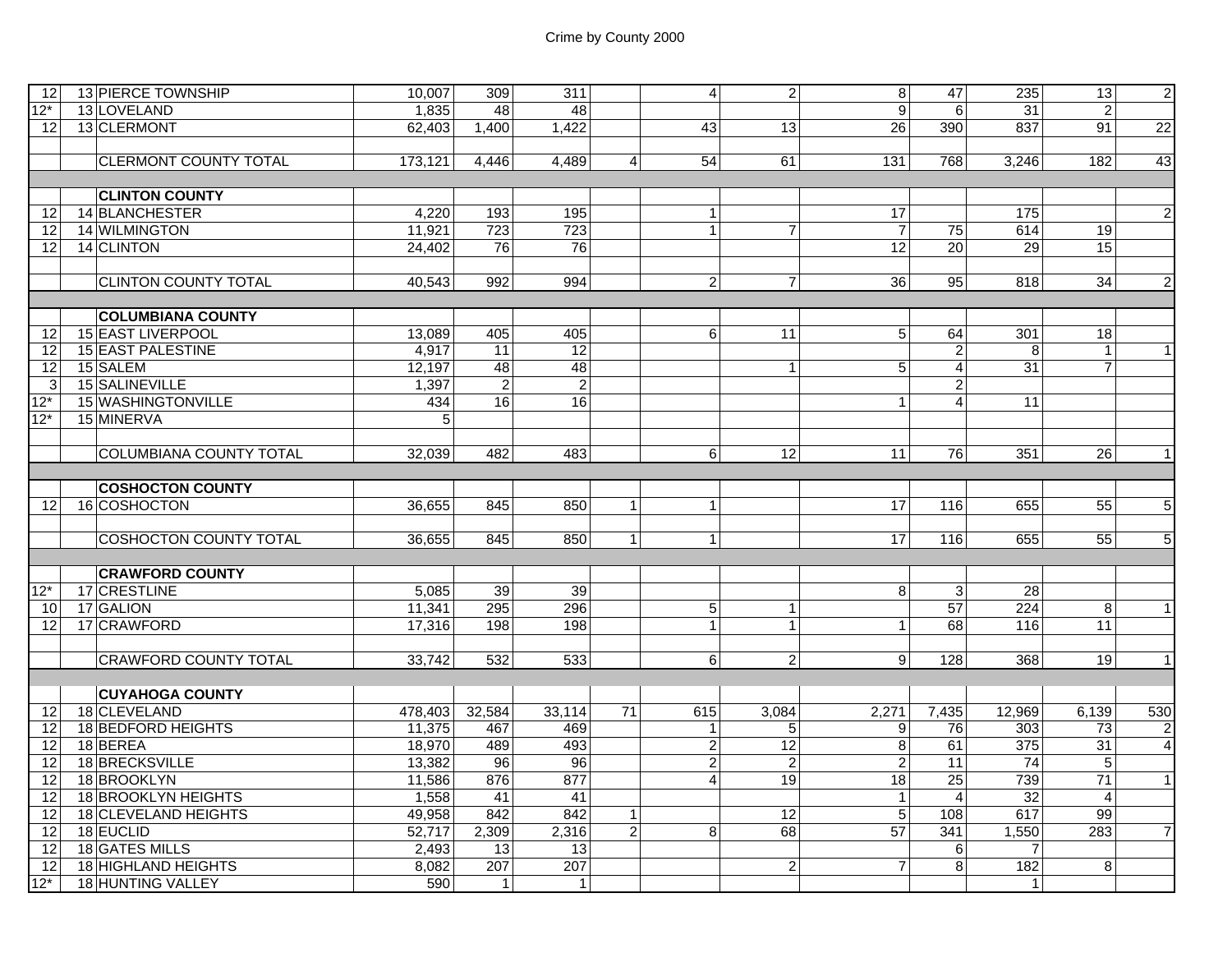| 12              | 18 LAKEWOOD                          | 56,646    | 1,570            | 1,580           |                | 8 <sup>1</sup>   | 70              | 79              | 211             | 1,083            | 119              | 10              |
|-----------------|--------------------------------------|-----------|------------------|-----------------|----------------|------------------|-----------------|-----------------|-----------------|------------------|------------------|-----------------|
| 12              | 18 LYNDHURST                         | 15,279    | 233              | 233             |                | 5 <sup>1</sup>   | $\overline{1}$  | 23              | 36              | 152              | 16               |                 |
| 6               | 18 MAPLE HEIGHTS                     | 26,156    | 271              | 273             |                | $\overline{3}$   | 15              | $\overline{4}$  | 36              | 180              | 33               | $\overline{2}$  |
| 12              | 18 OLMSTED FALLS                     | 7,962     | 17               | 18              |                | $\vert$          |                 |                 | $\mathbf{3}$    | 10               | 3                | 1               |
| 12              | 18 PARMA                             | 85,655    | 2,150            | 2,150           | $\overline{c}$ | 43               | 60              | 82              | 451             | 1,344            | 168              |                 |
| 12              | <b>18 PARMA HEIGHTS</b>              | 21,659    | 567              | 573             |                | $\overline{5}$   | 8               | $\overline{14}$ | 91              | 434              | 15               | $6\overline{6}$ |
| 12              | <b>18 RICHMOND HEIGHTS</b>           | 10,944    | 339              | 339             |                | $\mathbf{1}$     | 6               | 9               | $\overline{17}$ | 294              | $\overline{12}$  |                 |
| 12              | 18 SEVEN HILLS                       | 12,080    | 99               | 99              |                |                  | $\overline{2}$  | $\overline{4}$  | $\infty$        | 81               | $\overline{4}$   |                 |
| 12              | <b>18 SHAKER HEIGHTS</b>             | 29,405    | 777              | 780             | $\mathbf{1}$   | $\vert$ 1        | 43              | 14              | 124             | 495              | 99               | ვ               |
| 12              | 18 SOLON                             | 21,802    | 348              | 348             |                | $\overline{2}$   | 3               | $\overline{7}$  | 27              | 302              | $\overline{7}$   |                 |
| 12              | 18 STRONGSVILLE                      | 43,858    | 812              | 818             | $\mathbf{1}$   | $\overline{9}$   | 16              | 5               | 129             | 623              | 29               | $\overline{6}$  |
| 12              | 18 UNIVERSITY HEIGHTS                | 14,146    | 214              | 214             |                | $\mathbf{1}$     | 5               | 5               | 12              | 174              | $\overline{17}$  |                 |
| 12              | 18 WALTON HILLS                      | 2,400     | 22               | $\overline{22}$ |                |                  | $\overline{2}$  | $\mathbf{1}$    | $\overline{1}$  | 14               | $\overline{4}$   |                 |
| 12              | 18 WARRENSVILLE HEIGHTS              | 15,109    | 604              | 604             | $\overline{2}$ | $\overline{2}$   | $\overline{25}$ | 52              | 120             | 318              | 85               |                 |
| $\overline{2}$  | 18 VILLAGE OF HIGHLAND               | 1,618     | $\overline{4}$   | $\overline{4}$  |                |                  | $\overline{1}$  | $\overline{2}$  |                 | $\mathbf{1}$     |                  |                 |
| 12              | 18 WESTLAKE                          | 31.719    | 466              | 470             |                | 1 <sup>1</sup>   | $\overline{14}$ | 9               | 109             | 297              | $\overline{36}$  | $\overline{4}$  |
| 12              | <b>18 CLEVELAND STATE UNIVERSITY</b> |           | 303              | 303             |                | 1 <sup>1</sup>   | $\overline{7}$  |                 | 11              | 258              | 26               |                 |
| 12              | 18 CUYAHOGA COMMUNITY COLLEGE        |           | 119              | 119             |                |                  | $\overline{2}$  |                 | 3               | 114              |                  |                 |
|                 |                                      |           |                  |                 |                |                  |                 |                 |                 |                  |                  |                 |
|                 | <b>CUYAHOGA COUNTY TOTAL</b>         | 1,045,552 | 46,840           | 47,416          | 80             | $\overline{715}$ | 3,484           | 2,688           | 9,464           | 23,023           | 7,386            | 576             |
|                 |                                      |           |                  |                 |                |                  |                 |                 |                 |                  |                  |                 |
|                 | <b>DARKE COUNTY</b>                  |           |                  |                 |                |                  |                 |                 |                 |                  |                  |                 |
| 12 <sup>1</sup> | 19 GREENVILLE                        | 13,294    | 539              | 540             |                | $\overline{7}$   | 5 <sup>1</sup>  | 42              | 66              | 396              | 23               | $\mathbf{1}$    |
| 5               | 19 ARCANUM                           | 2.076     | $\overline{c}$   | 2               |                |                  |                 | $\mathbf{1}$    |                 | $\mathbf{1}$     |                  |                 |
| $12*$           | 19BRADFORD                           | 825       | 19               | $\overline{22}$ |                |                  |                 |                 | 3               | 16               |                  | $\mathbf{3}$    |
| 12              | 19 DARKE                             | 34,202    | 292              | 299             | $\mathbf{1}$   | $\overline{7}$   |                 | 8               | 104             | 157              | 15               | $\overline{7}$  |
|                 |                                      |           |                  |                 |                |                  |                 |                 |                 |                  |                  |                 |
|                 | <b>DARKE COUNTY TOTAL</b>            | 50,397    | 852              | 863             | $\mathbf{1}$   | 14               | 5 <sup>1</sup>  | 51              | 173             | 570              | 38               | $\overline{11}$ |
|                 |                                      |           |                  |                 |                |                  |                 |                 |                 |                  |                  |                 |
|                 | <b>DEFIANCE COUNTY</b>               |           |                  |                 |                |                  |                 |                 |                 |                  |                  |                 |
| 11              | 20 HICKSVILLE                        | 3.649     | 107              | 107             |                |                  |                 | $\overline{c}$  | 23              | 80               | $\overline{2}$   |                 |
| 12              | 20 DEFIANCE                          | 19,386    | 287              | 287             |                | 1                |                 | $\overline{c}$  | 93              | 175              | 16               |                 |
|                 |                                      |           |                  |                 |                |                  |                 |                 |                 |                  |                  |                 |
|                 | <b>DEFIANCE COUNTY TOTAL</b>         | 23.035    | 394              | 394             |                | 1 <sup>1</sup>   |                 | $\overline{4}$  | 116             | 255              | 18               |                 |
|                 |                                      |           |                  |                 |                |                  |                 |                 |                 |                  |                  |                 |
|                 | <b>DELAWARE COUNTY</b>               |           |                  |                 |                |                  |                 |                 |                 |                  |                  |                 |
| 12              | 21 DELAWARE                          | 25,243    | 929              | 936             | $\overline{2}$ | 18               | 10              | 10              | 144             | 703              | 42               | $\overline{7}$  |
| 10              | 21 POWELL                            | 6,247     | 11               | $\overline{12}$ |                |                  |                 |                 |                 | 11               |                  | $\overline{1}$  |
| 12              | 21 SUNBURY                           | 2,630     | 64               | 67              |                | $\overline{2}$   |                 | 3               | 14              | 42               | 3 <sup>1</sup>   | $\overline{3}$  |
| 8               | 21 GENOA TOWNSHIP                    | 11,293    | $\boldsymbol{9}$ | 9               |                |                  |                 |                 | 6               | $\overline{3}$   |                  |                 |
| $12*$           | 21 DUBLIN                            | 4,283     | 107              | 108             |                | 1                | $\mathbf{1}$    | $\mathbf{1}$    | 19              | 79               | $6 \overline{6}$ | $\mathbf{1}$    |
| $12*$           | 21 WESTERVILLE                       | 5,900     | 168              | $\frac{1}{171}$ |                |                  | $\overline{2}$  | $\mathbf{1}$    | 29              | $\overline{133}$ | $\overline{3}$   | $\overline{3}$  |
| 12              | 21 DELAWARE                          | 54,393    | 1,081            | 1,101           |                | 17               | 8               | 20              | 177             | 756              | 103              | 20              |
|                 |                                      |           |                  |                 |                |                  |                 |                 |                 |                  |                  |                 |
|                 | <b>DELAWARE COUNTY TOTAL</b>         | 109.989   | 2,369            | 2,404           | $\overline{2}$ | 38               | 21              | 35              | 389             | 1,727            | 157              | 35              |
|                 |                                      |           |                  |                 |                |                  |                 |                 |                 |                  |                  |                 |
|                 | <b>ERIE COUNTY</b>                   |           |                  |                 |                |                  |                 |                 |                 |                  |                  |                 |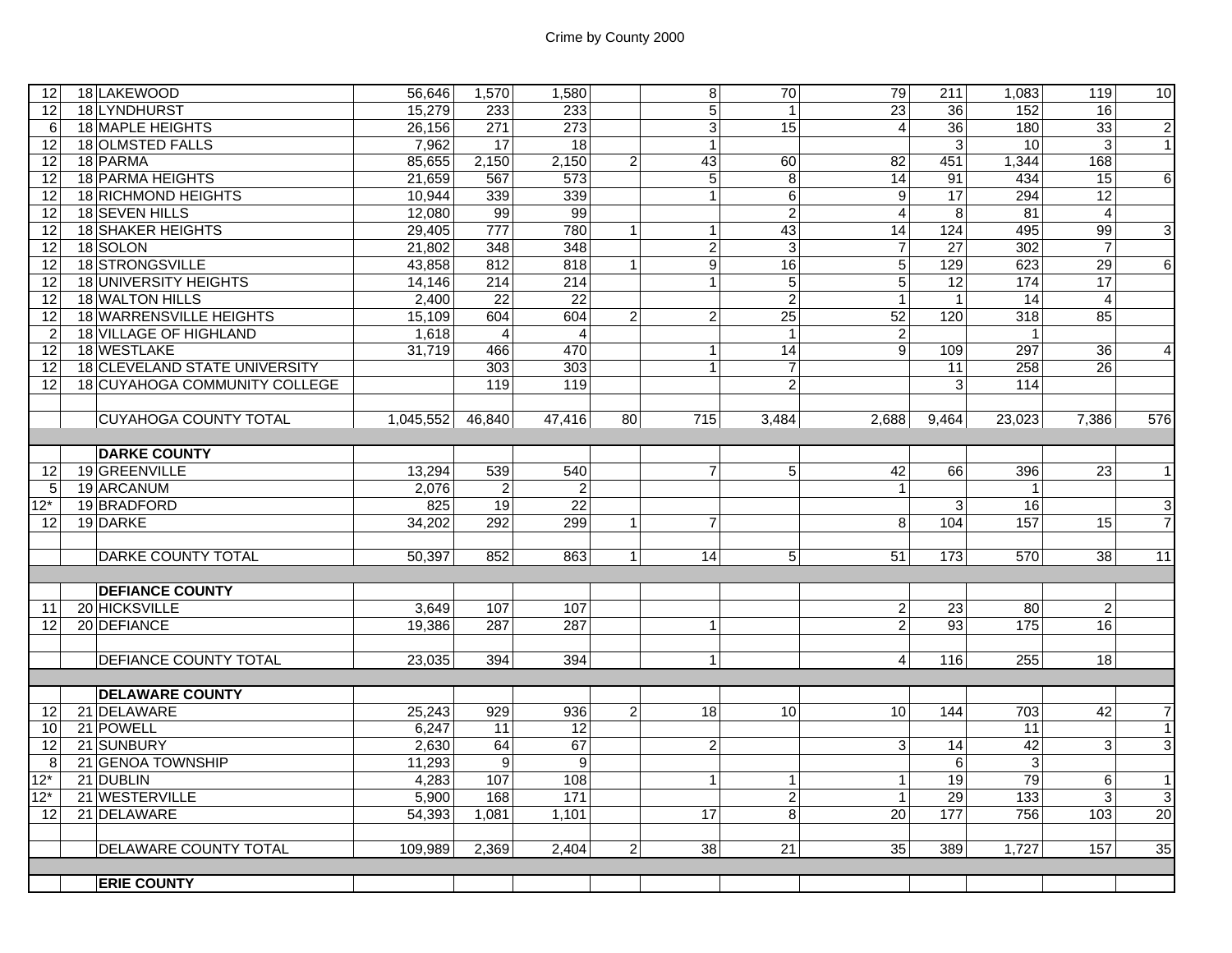| 12 <sup>1</sup> | 22 HURON                      | 7,958     | 172            | 172            |                |                | $\mathbf{1}$    | $\mathbf{1}$    | 20               | 145             | 5               |                         |
|-----------------|-------------------------------|-----------|----------------|----------------|----------------|----------------|-----------------|-----------------|------------------|-----------------|-----------------|-------------------------|
| 12              | 22 SANDUSKY                   | 27.844    | 2,071          | 2,075          | 2              | 14             | 38              | 146             | 417              | 1,384           | 70              | $\overline{\mathbf{A}}$ |
| $12*$           | 22 VERMILION                  | 4,937     | 120            | 120            |                |                |                 | 3               | 20               | 89              | 8               |                         |
| -1              | 22 KELLEYS ISLAND             | 367       | $\mathbf{1}$   | $\overline{1}$ |                |                |                 |                 |                  | $\mathbf{1}$    |                 |                         |
| 12              | 22 PERKINS TOWNSHIP           | 12,578    | 587            | 587            |                |                | 9               | 9               | 21               | 543             | 5 <sup>1</sup>  |                         |
| 12 <sub>1</sub> | $22$ ERIE                     | 25.867    | 515            | 519            | $\overline{2}$ | 8              | 1               | 11              | 122              | 321             | 50 <sub>1</sub> | $\overline{4}$          |
|                 |                               |           |                |                |                |                |                 |                 |                  |                 |                 |                         |
|                 | <b>ERIE COUNTY TOTAL</b>      | 79,551    | 3,466          | 3,474          | $\overline{4}$ | 22             | 49              | 170             | 600              | 2,483           | 138             | $\overline{\infty}$     |
|                 |                               |           |                |                |                |                |                 |                 |                  |                 |                 |                         |
|                 | <b>FAIRFIELD COUNTY</b>       |           |                |                |                |                |                 |                 |                  |                 |                 |                         |
| $12*$           | 23 COLUMBUS                   | 7,447     | 632            | 638            | $\overline{1}$ | 6              | 31              | 23              | 136              | 363             | 72              | 6                       |
| $11*$           | 23 PICKERINGTON               | 9,737     | 145            | 148            |                | $\mathbf{1}$   | 6               |                 | 11               | 121             | $6 \mid$        | 3 <sup>1</sup>          |
| $12*$           | 23 REYNOLDSBURG               |           |                |                |                |                |                 |                 |                  |                 |                 |                         |
|                 |                               |           |                |                |                |                |                 |                 |                  |                 |                 |                         |
|                 | <b>FAIRFIELD COUNTY TOTAL</b> | 17.184    | 777            | 786            | $\vert$ 1      | $\overline{7}$ | 37              | 23              | 147              | 484             | 78              | g                       |
|                 |                               |           |                |                |                |                |                 |                 |                  |                 |                 |                         |
|                 | <b>FAYETTE COUNTY</b>         |           |                |                |                |                |                 |                 |                  |                 |                 |                         |
| 12              | 24 WASHINGTON COURT HOUSE     | 13,524    | 535            | 535            | $\overline{1}$ | $\overline{4}$ | 12              | $\overline{1}$  | 130              | 353             | 34              |                         |
| 12              | 24 FAYETTE                    | 14.909    | 681            | 685            |                | $\mathbf{1}$   | $\overline{4}$  | 14              | 159              | 482             | 21              | $\overline{4}$          |
|                 |                               |           |                |                |                |                |                 |                 |                  |                 |                 |                         |
|                 | <b>FAYETTE COUNTY TOTAL</b>   | 28,433    | 1,216          | 1,220          | $\mathbf{1}$   | 5 <sup>1</sup> | 16              | 15              | 289              | 835             | 55              | $\overline{\mathbf{A}}$ |
|                 |                               |           |                |                |                |                |                 |                 |                  |                 |                 |                         |
|                 | <b>FRANKLIN COUNTY</b>        |           |                |                |                |                |                 |                 |                  |                 |                 |                         |
| $12*$           | 25 COLUMBUS                   | 704,023   | 62,462         | 63,062         | 66             | 572            | 3,067           | 2,232           | 13,464           | 35,953          | 7,108           | 600                     |
| $11*$           | 25 PICKERINGTON               | 55        | $\overline{1}$ | $\mathbf{1}$   |                |                |                 |                 |                  | $\mathbf{1}$    |                 |                         |
| 12              | 25 BEXLEY                     | 13,203    | 467            | 468            | $\overline{c}$ | 1              | 19              | $\overline{4}$  | 104              | 317             | 20              | $\mathbf{1}$            |
| 12*             | 25 DUBLIN                     | 27,087    | 676            | 684            | $\mathbf{1}$   | $\overline{4}$ | 5               | $\overline{3}$  | 122              | 503             | 38              | $\infty$                |
| 12              | 25 GAHANNA                    | 32,636    | 956            | 962            |                | 5              | $\overline{23}$ | 17              | $\overline{131}$ | 746             | 34              | $6 \overline{}$         |
| 12              | 25 GRANDVIEW HEIGHTS          | 6,695     | 233            | 233            | $\mathbf{1}$   |                | $\overline{4}$  | $\overline{1}$  | 50               | 167             | 10 <sup>1</sup> |                         |
| 12              | 25 GROVE CITY                 | 27,075    | 1,183          | 1,214          |                | 13             | 11              | $\overline{26}$ | $\frac{1}{136}$  | 929             | 68              | 31                      |
| 12              | 25 HILLIARD                   | 24,230    | 728            | 733            |                | $\overline{c}$ | $\overline{4}$  | $\overline{11}$ | 137              | 547             | $\overline{27}$ | 5                       |
| $12*$           | 25 REYNOLDSBURG               | 26,388    | 1,129          | 1,137          |                | $\overline{2}$ | 30              | $\overline{23}$ | 152              | 863             | 59              | $\infty$                |
| 12              | 25 UPPER ARLINGTON            | 33,686    | 702            | 708            |                | $\,6$          | 8               | 18              | 153              | 499             | 18              | $6\phantom{1}6$         |
| $12*$           | 25 WESTERVILLE                | 29,418    | 842            | 854            |                |                | 12              | $\overline{7}$  | 142              | 665             | 16              | 12                      |
| 12              | 25 WHITEHALL                  | 19,201    | 1,645          | 1,663          |                | 6              | 80              | $\overline{31}$ | 283              | 1,112           | 133             | 18                      |
| 12              | 25 WORTHINGTON                | 14,125    | 252            | 252            |                | $\mathbf{1}$   | 8               | $\mathbf{1}$    | 59               | 172             | 11              |                         |
| 12              | 25 MINERVA PARK               | 1,288     | 39             | 39             |                |                |                 |                 | $\overline{7}$   | $\overline{30}$ | $\overline{2}$  |                         |
| 12              | 25 NEW ALBANY                 | 3,711     | 182            | 182            |                |                |                 | 5               | $\overline{8}$   | 166             | $\overline{3}$  |                         |
| 12              | 25 OHIO STATE UNIVERSITY      |           | 1,360          | 1,368          |                | $\overline{3}$ | 6               | $\overline{18}$ | 100              | 1,203           | 30 <sup>1</sup> | 8                       |
| 12              | 25 CLINTON TOWNSHIP           | 4.294     | 288            | 288            |                |                | 3               | 6               | $\overline{15}$  | 261             | 3 <sup>1</sup>  |                         |
| 12              | 25 COLUMBUS STATE COMM        |           | 144            | 144            |                |                |                 |                 | $\overline{c}$   | 140             | $\overline{2}$  |                         |
| 12              | 25 FRANKLIN                   | 87,589    | 4,381          | 4,415          | 4              | 64             | 166             | 109             | 874              | 2,698           | 466             | $\overline{34}$         |
|                 | <b>FRANKLIN COUNTY TOTAL</b>  | 1,054,704 |                | 78,407         | 74             | 679            |                 | 2.512           | 15,939           |                 | 8.048           | 737                     |
|                 |                               |           | 77,670         |                |                |                | 3,446           |                 |                  | 46,972          |                 |                         |
|                 | <b>FULTON COUNTY</b>          |           |                |                |                |                |                 |                 |                  |                 |                 |                         |
| 12 <sup>2</sup> | 26 ARCHBOLD                   | 4,290     | 104            | 104            |                |                |                 | $\mathbf{1}$    | 20               | 79              | 4 <sup>1</sup>  |                         |
|                 |                               |           |                |                |                |                |                 |                 |                  |                 |                 |                         |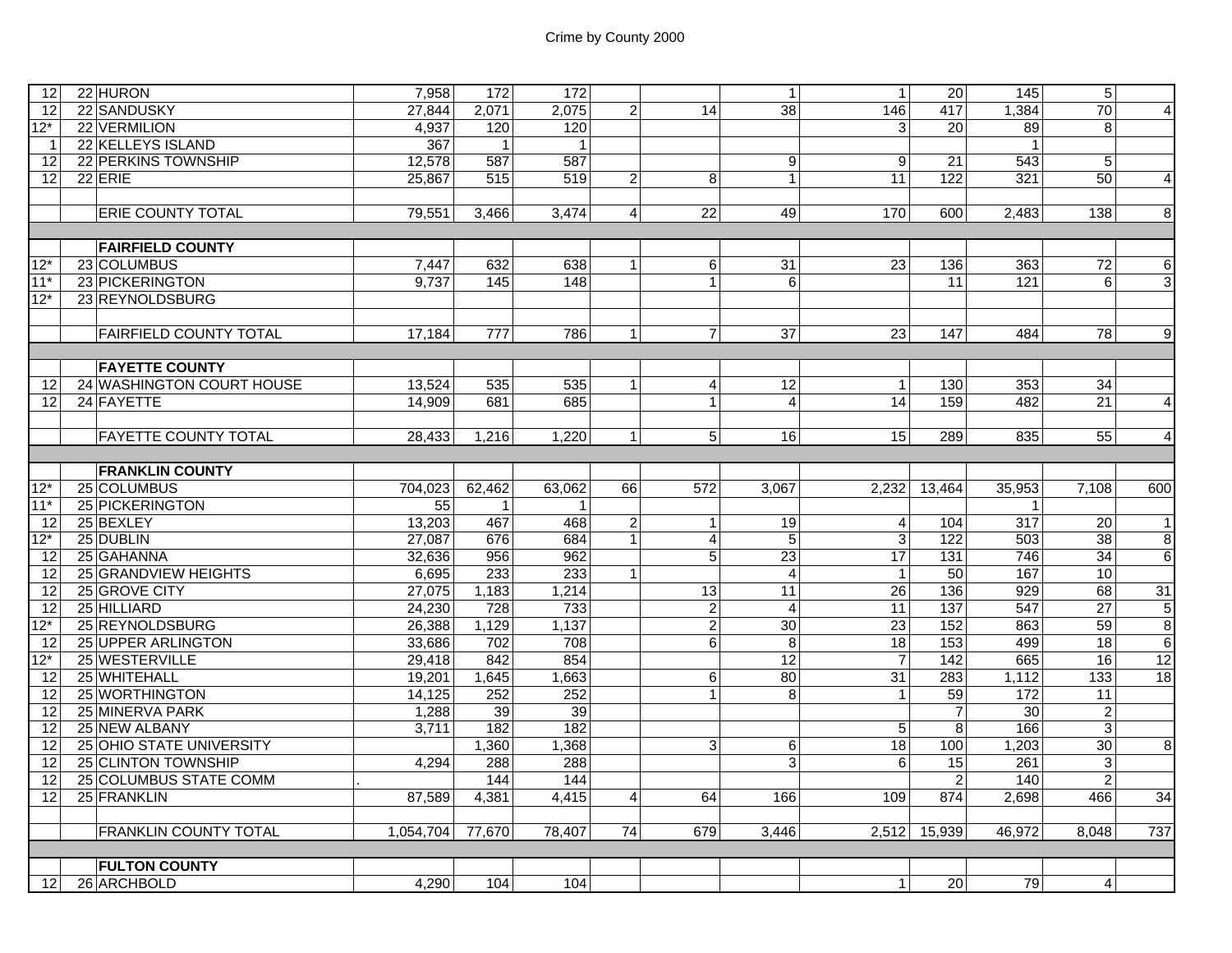| 5 <sup>1</sup>  | 26 DELTA                     | 2,930            | 23               | 23               |                |                |                |                         | $1\vert$        | $\overline{22}$  |                  |                |
|-----------------|------------------------------|------------------|------------------|------------------|----------------|----------------|----------------|-------------------------|-----------------|------------------|------------------|----------------|
| 12              | 26 FAYETTE                   | 1,340            | 63               | 70               |                |                |                |                         | 13              | 48               | $\overline{2}$   | $\overline{7}$ |
| $12*$           | 26 SWANTON                   | 3,283            | 132              | 133              |                | $\mathbf{1}$   |                | 11                      | 8               | 105              | $\overline{7}$   | $\vert$ 1      |
| $\mathcal{P}$   | 26 WAUSEON                   | 7,091            | 15               | 15               |                |                |                |                         | $\overline{1}$  | 13               | $\mathbf{1}$     |                |
| 12              | 26 FULTON                    | 23,150           | 417              | 422              |                | $\overline{1}$ | $\overline{a}$ | 14                      | 123             | 244              | 33               | 5 <sub>5</sub> |
|                 |                              |                  |                  |                  |                |                |                |                         |                 |                  |                  |                |
|                 | <b>FULTON COUNTY TOTAL</b>   | 42,084           | 754              | 767              |                | $2 \vert$      | 2 <sup>1</sup> | $\overline{26}$         | 166             | $\overline{511}$ | 47               | 13             |
|                 |                              |                  |                  |                  |                |                |                |                         |                 |                  |                  |                |
|                 | <b>GEAUGA COUNTY</b>         |                  |                  |                  |                |                |                |                         |                 |                  |                  |                |
| $12*$           | 28 HUNTING VALLEY            | $\overline{145}$ |                  |                  |                |                |                |                         |                 |                  |                  |                |
| 12              | 28 CHARDON                   | 5,156            | 60               | 61               |                |                |                | $\mathbf{1}$            | 6               | 53               |                  | 1              |
| 12              | 28 MIDDLEFIELD               | 2,233            | 111              | 111              |                | $\overline{1}$ |                |                         | $\mathbf{3}$    | 105              | $\overline{2}$   |                |
| 8               | 28 SOUTH RUSSELL             | 4,022            | 12               | 12               |                |                |                |                         | $\overline{1}$  | 11               |                  |                |
| 12 <sub>l</sub> | 28 BAINBRIDGE TOWNSHIP       | 10,916           | 252              | 252              |                |                |                | $\overline{7}$          | 25              | 217              | $\overline{3}$   |                |
|                 |                              |                  |                  |                  |                |                |                |                         |                 |                  |                  |                |
|                 | <b>GEAUGA COUNTY TOTAL</b>   | 22,472           | 435              | 436              |                | $\mathbf{1}$   |                | 8 <sup>1</sup>          | 35              | 386              | 5 <sup>5</sup>   | $\vert$ 1      |
|                 |                              |                  |                  |                  |                |                |                |                         |                 |                  |                  |                |
|                 | <b>GREENE COUNTY</b>         |                  |                  |                  |                |                |                |                         |                 |                  |                  |                |
| 12              | 29 FAIRBORN                  | 32.052           | 1,546            | 1,565            | $\mathbf{1}$   | 22             | 27             | 29                      | 170             | 1,199            | 98               | 19             |
| 12              | 29 XENIA                     | 24,164           | 1,371            | 1,375            |                | $\mathbf{1}$   | 15             | $\overline{8}$          | 222             | 1,083            | 42               | $\overline{4}$ |
| 12              | 29 YELLOW SPRINGS            | 3,761            | $\overline{171}$ | 172              |                | $\overline{1}$ | $\mathbf{3}$   | 10                      | $\overline{15}$ | 138              | $\overline{4}$   | $\vert$ 1      |
| 12              | 29 BELLBROOK                 | 7,009            | 70               | $\overline{71}$  |                |                |                | $\overline{4}$          | $\overline{11}$ | $\overline{54}$  | $\mathbf{1}$     | $\vert$ 1      |
| 12              | 29 BEAVERCREEK               | 37,984           | 1,638            | 1,652            | $\mathbf{1}$   | 9              | 14             | $\overline{11}$         | $\frac{1}{172}$ | 1,351            | 80               | 14             |
| 12              | 29 WRIGHT STATE UNIVERSITY   |                  | 301              | 302              |                | $\overline{4}$ | $\mathbf{1}$   | 10                      | 25              | 243              | 18               | $\vert$ 1      |
| 12              | 29 SUGARCREEK TOWNSHIP       | 6,629            | $\overline{205}$ | $\overline{206}$ |                |                | $\overline{4}$ | $\overline{2}$          | 15              | 184              |                  | $\overline{1}$ |
| 12              | 29 GREENE                    | 36.287           | 467              | 469              |                | 9              | 5 <sub>1</sub> | ვ                       | 140             | 280              | 30 <sup>1</sup>  | $\overline{2}$ |
|                 |                              |                  |                  |                  |                |                |                |                         |                 |                  |                  |                |
|                 | <b>GREENE COUNTY TOTAL</b>   | 147,886          | 5,769            | 5,812            | $\overline{c}$ | 46             | 69             | 77                      | 770             | 4,532            | 273              | 43             |
|                 |                              |                  |                  |                  |                |                |                |                         |                 |                  |                  |                |
|                 | <b>GUERNSEY COUNTY</b>       |                  |                  |                  |                |                |                |                         |                 |                  |                  |                |
| 12              | 30 CAMBRIDGE                 | 11,520           | 921              | 921              | $\overline{c}$ | 15             | $\overline{4}$ | $\overline{16}$         | 109             | 717              | 58               |                |
|                 |                              |                  |                  |                  |                |                |                |                         |                 |                  |                  |                |
|                 | <b>GUERNSEY COUNTY TOTAL</b> | 11,520           | 921              | 921              | $\overline{c}$ | 15             | $\vert$        | 16                      | 109             | 717              | 58               |                |
|                 |                              |                  |                  |                  |                |                |                |                         |                 |                  |                  |                |
|                 | <b>HAMILTON COUNTY</b>       |                  |                  |                  |                |                |                |                         |                 |                  |                  |                |
| 12              | 31 CINCINNATI                | 331,285          | 22,212           | 22.620           | 22             | 284            | 1.404          | 1.073                   | 4.960           | 12.440           | 2.029            | 408            |
| $12*$           | 31 MILFORD                   | 35               |                  |                  |                |                |                |                         |                 |                  |                  |                |
| 10              | 31 AMBERLEY                  | 3,425            | $\overline{34}$  | 35               |                |                |                | $\mathbf{1}$            | $\overline{c}$  | 29               | $\overline{2}$   | $\vert$ 1      |
| 12              | 31 CLEVES                    | 2,790            | 96               | $\overline{96}$  |                |                |                | 13                      | $\overline{7}$  | 74               | $\overline{2}$   |                |
| $\overline{1}$  | 31 DEER PARK                 | 5,982            | $\overline{1}$   | $\mathbf{1}$     |                |                |                |                         |                 | -1               |                  |                |
| 12              | 31 DELHI TOWNSHIP            | 30,104           | 536              | 537              |                | $\mathbf{1}$   | 6              | 15                      | 42              | 453              | 19               | $\vert$ 1      |
| $\overline{1}$  | 31 FAIRFAX                   | 1,938            |                  |                  |                |                |                |                         |                 |                  |                  |                |
| 10              | 31 FOREST PARK               | 19,463           | 136              | 136              |                | $\overline{2}$ | $\overline{a}$ | $\overline{\mathbf{c}}$ | 40              | 83               | $\overline{5}$   |                |
| 12              | 31 GLENDALE                  | 2,188            | 53               | 53               |                | $\overline{1}$ | $\overline{2}$ | 5                       | 15              | 26               | $\overline{4}$   |                |
| $\overline{2}$  | 31 GOLF MANOR                | 3,999            | $\overline{8}$   | $\infty$         |                |                |                |                         |                 | $\overline{8}$   |                  |                |
| 6               | 31 HARRISON                  | 7,487            | $\overline{121}$ | 121              |                | $\mathbf{1}$   | 3              | 15                      | 6               | 92               | $\boldsymbol{4}$ |                |
| 12 <sub>1</sub> | 31 INDIAN HILL               | 5,907            | 58               | 58               |                |                |                |                         | 11              | 46               | $\mathbf{1}$     |                |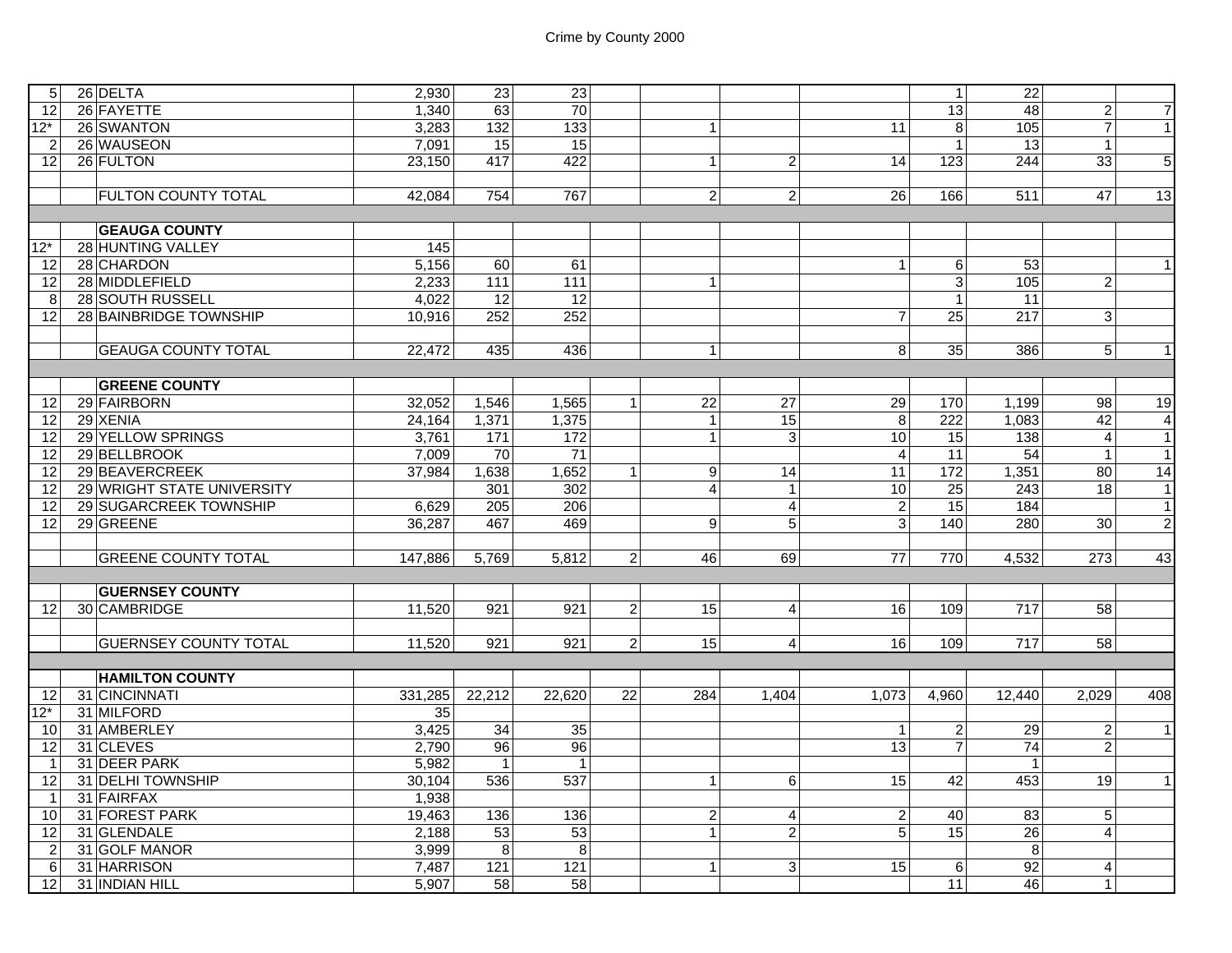| 12              | 31 LOCKLAND                   | 3,707   | 168        | 168              | $\overline{2}$ | 3                       | $\overline{a}$  | 38              | 27              | 84               | 10 <sup>1</sup> |                                                    |
|-----------------|-------------------------------|---------|------------|------------------|----------------|-------------------------|-----------------|-----------------|-----------------|------------------|-----------------|----------------------------------------------------|
| $12*$           | 31 LOVELAND                   | 9.561   | 254        | 257              |                | ვ                       | 3               | 45              | 32              | 163              | $\overline{8}$  | $\overline{3}$                                     |
| 12              | 31 MARIEMONT                  | 3,408   | 69         | 69               |                |                         |                 | $\mathbf{1}$    | $\overline{4}$  | 64               |                 |                                                    |
| 12              | 31 MONTGOMERY                 | 10,163  | 239        | 240              |                |                         | $\overline{2}$  | $\overline{2}$  | 57              | 174              | $\overline{4}$  | $\overline{1}$                                     |
| 12              | 31 NEWTOWN                    | 2,420   | 52         | 52               |                |                         |                 | $\mathbf{1}$    | $\overline{7}$  | 41               | $\mathbf{3}$    |                                                    |
| 12              | 31 NORWOOD                    | 21,675  | 1,510      | 1,515            |                | $\overline{\mathbf{4}}$ | 51              | $\overline{31}$ | 198             | 1,124            | 102             | $\overline{5}$                                     |
| 12              | 31 READING                    | 11,292  | 336        | 337              |                | $\boldsymbol{2}$        | 12              | 8               | 43              | 251              | 20              | $\mathbf{1}$                                       |
| $12*$           | 31 SHARONVILLE                | 11,578  | 643        | 645              |                | $\overline{2}$          | $\,8\,$         | 18              | 31              | 570              | 14              | $\overline{2}$                                     |
| 12              | 31 SILVERTON                  | 5,178   | 198        | $\overline{198}$ | $\mathbf{1}$   |                         | $\overline{5}$  | $\overline{4}$  | $\overline{17}$ | 142              | 29              |                                                    |
| 12              | 31 SPRINGDALE                 | 10,563  | 1,300      | 1,302            |                | $\overline{2}$          | $\overline{31}$ | $\overline{4}$  | $\overline{81}$ | 1,093            | 89              | $\overline{2}$                                     |
| 12              | 31 SPRINGFIELD TOWNSHIP       | 37,587  | 1,029      | 1,036            |                | $\infty$                | 34              | 84              | 138             | 701              | 64              | $\overline{7}$                                     |
| 12              | 31 WOODLAWN                   | 2,816   | 189        | 191              | $\mathbf{1}$   | $\mathbf{1}$            | $\overline{1}$  | $\overline{2}$  | 37              | $\frac{135}{ }$  | 12              |                                                    |
| $\overline{12}$ | 31 WYOMING                    | 8,261   | 91         | 93               |                |                         | $\overline{2}$  |                 | 15              | $\overline{71}$  | $\mathbf{3}$    | $\frac{2}{2}$                                      |
| 12              | 31 UNIVERSITY OF CINCINNATI   |         | 687        | 693              |                | $\mathbf{1}$            | 8               | 15              | $\overline{87}$ | 570              | $6 \mid$        | $6\phantom{.}6$                                    |
| 12              | 31 HAMILTON                   | 229,875 | 7,311      | 7,358            | $\overline{4}$ | 57                      | 147             | 83              | 885             | 5,804            | 331             | 47                                                 |
|                 |                               |         |            |                  |                |                         |                 |                 |                 |                  |                 |                                                    |
|                 | <b>HAMILTON COUNTY TOTAL</b>  | 782,687 | 37,331     | 37.819           | 30             | 372                     | 1,727           | 1.460           | 6,742           | 24,239           | 2,761           | 488                                                |
|                 |                               |         |            |                  |                |                         |                 |                 |                 |                  |                 |                                                    |
|                 | <b>HARDIN COUNTY</b>          |         |            |                  |                |                         |                 |                 |                 |                  |                 |                                                    |
| $\overline{2}$  | 33 FOREST                     | 1,488   | $\sqrt{6}$ | 6                |                |                         |                 |                 | 3 <sup>1</sup>  | 3 <sup>1</sup>   |                 |                                                    |
| 12              | 33 HARDIN                     | 16,539  | 170        | 170              |                | $\overline{2}$          |                 | $\mathbf{1}$    | 50              | 103              | 14              |                                                    |
|                 |                               |         |            |                  |                |                         |                 |                 |                 |                  |                 |                                                    |
|                 | <b>HARDIN COUNTY TOTAL</b>    | 18,027  | 176        | 176              |                | $\overline{2}$          |                 | $\mathbf{1}$    | 53              | 106              | 14              |                                                    |
|                 |                               |         |            |                  |                |                         |                 |                 |                 |                  |                 |                                                    |
|                 |                               |         |            |                  |                |                         |                 |                 |                 |                  |                 |                                                    |
|                 |                               |         |            |                  |                |                         |                 |                 |                 |                  |                 |                                                    |
|                 | <b>HARRISON COUNTY</b>        |         |            |                  |                |                         |                 |                 |                 |                  |                 |                                                    |
| 12              | 34 CADIZ                      | 3,308   | 41         | 41               |                | $\overline{2}$          |                 | $\mathbf{1}$    | $\overline{c}$  | 35               | $\vert$ 1       |                                                    |
| 12              | 34 HARRISON                   | 12,548  | 112        | 112              |                |                         |                 | $\overline{4}$  | 43              | 63               | $\overline{2}$  |                                                    |
|                 |                               |         |            |                  |                |                         |                 |                 |                 |                  |                 |                                                    |
|                 | <b>HARRISON COUNTY TOTAL</b>  | 15,856  | 153        | 153              |                | $\overline{2}$          |                 | 5               | 45              | 98               | 3 <sup>1</sup>  |                                                    |
|                 |                               |         |            |                  |                |                         |                 |                 |                 |                  |                 |                                                    |
|                 | <b>HENRY COUNTY</b>           |         |            |                  |                |                         |                 |                 |                 |                  |                 |                                                    |
| 8               | 35 NAPOLEON                   | 9.318   | 497        | 503              | $\mathbf{1}$   | $\overline{2}$          | $\overline{2}$  | $\overline{22}$ | 31              | 436              | 3 <sup>1</sup>  |                                                    |
| 12              | 35 DESHLER                    | 1,831   | 109        | 109              |                |                         |                 | $\mathbf{1}$    | 11              | 93               | $\overline{4}$  |                                                    |
| 12              | 35 HENRY                      | 15,450  | 204        | 204              | $\overline{c}$ | $\overline{a}$          | $\overline{2}$  | $\overline{4}$  | 63              | $\overline{122}$ | $\overline{9}$  |                                                    |
|                 |                               |         |            |                  |                |                         |                 |                 |                 |                  |                 |                                                    |
|                 | HENRY COUNTY TOTAL            | 26,599  | 810        | 816              | 3              | $\vert$                 | $\vert$         | 27              | 105             | 651              | 16 <sup>1</sup> |                                                    |
|                 |                               |         |            |                  |                |                         |                 |                 |                 |                  |                 |                                                    |
|                 | <b>HIGHLAND COUNTY</b>        |         |            |                  |                |                         |                 |                 |                 |                  |                 |                                                    |
| 12              | 36 GREENFIELD                 | 4,906   | 528        | 532              |                |                         | $\overline{a}$  | 87              | 57              | 351              | 31              | $\overline{\mathbf{4}}$                            |
| $\overline{7}$  | <b>36 VILLAGE OF LEESBURG</b> | 1,253   | 10         | 10               |                |                         |                 |                 | $\overline{5}$  | $\overline{2}$   | $\mathbf{3}$    |                                                    |
|                 |                               |         |            |                  |                |                         |                 |                 |                 |                  |                 |                                                    |
|                 | <b>HIGHLAND COUNTY TOTAL</b>  | 6,159   | 538        | 542              |                |                         | $\overline{a}$  | $\overline{87}$ | 62              | 353              | 34              | $\overline{4}$                                     |
|                 |                               |         |            |                  |                |                         |                 |                 |                 |                  |                 |                                                    |
|                 | <b>HOCKING COUNTY</b>         |         |            |                  |                |                         |                 |                 |                 |                  |                 |                                                    |
| 12              | 37 LOGAN                      | 6,704   | 331        | 331              |                | $\overline{4}$          | 3               |                 | 63              | 248              | 13              |                                                    |
| 12              | 37 HOCKING                    | 21,537  | 220        | 221              |                | $\overline{4}$          | 1               | 11              | 148             | 47               | 9               | $6\phantom{1}$<br>$6 \overline{6}$<br>$\mathbf{1}$ |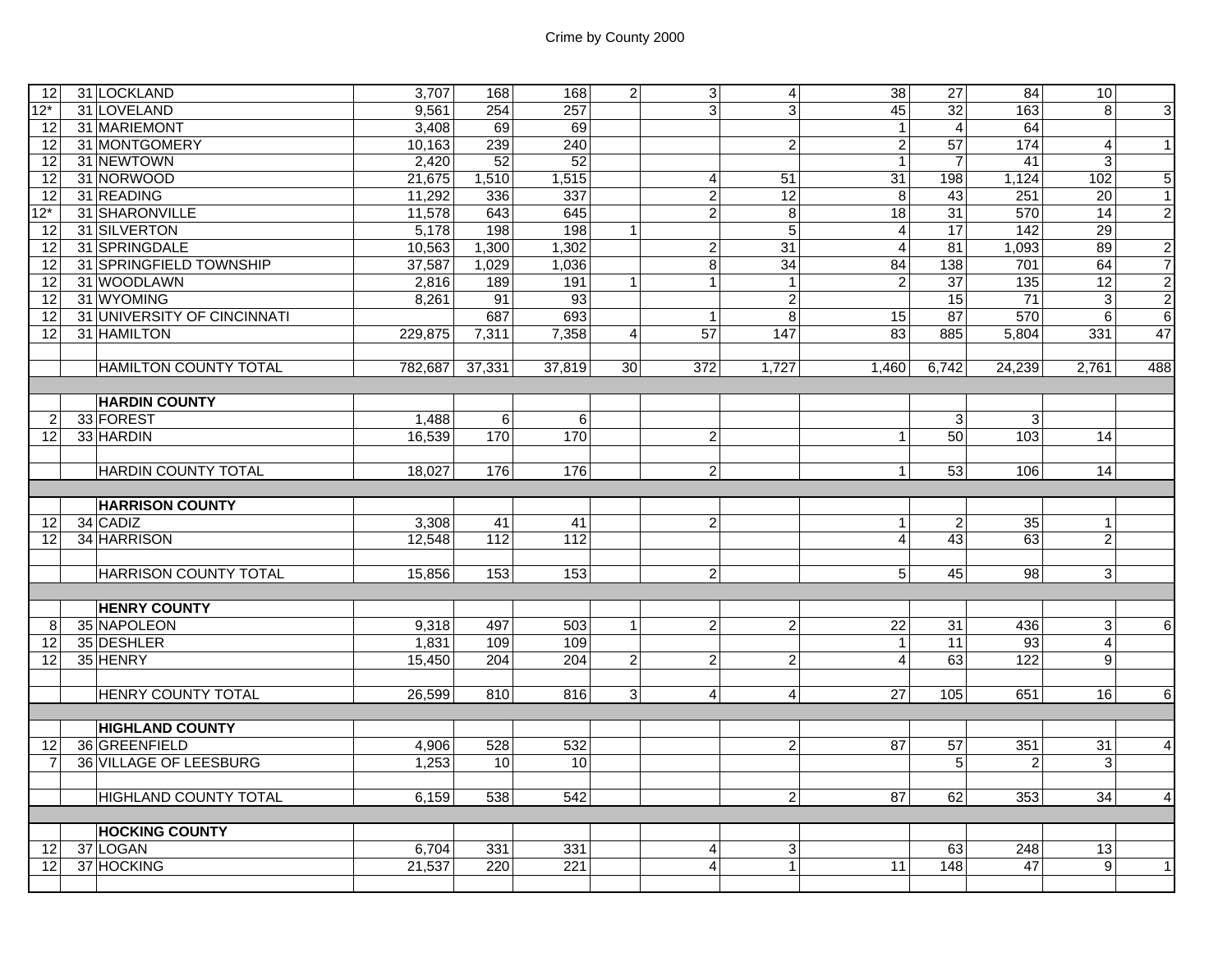|                       | <b>HOCKING COUNTY TOTAL</b>                 | 28,241         | 551                          | 552                          |                | 8 <sup>8</sup>                   | $\overline{4}$ | 11                             | 211              | 295                            | 22                   | $\mathbf{1}$                   |
|-----------------------|---------------------------------------------|----------------|------------------------------|------------------------------|----------------|----------------------------------|----------------|--------------------------------|------------------|--------------------------------|----------------------|--------------------------------|
|                       |                                             |                |                              |                              |                |                                  |                |                                |                  |                                |                      |                                |
|                       | <b>HOLMES COUNTY</b>                        |                |                              |                              |                |                                  |                |                                |                  |                                |                      |                                |
| 12                    | 38 HOLMES                                   | 35,559         | 259                          | 259                          | $\mathbf{1}$   | G)                               | $\mathbf 1$    | 12                             | 97               | 120                            | 19                   |                                |
|                       |                                             |                |                              |                              |                |                                  |                |                                |                  |                                |                      |                                |
|                       | <b>HOLMES COUNTY TOTAL</b>                  | 35,559         | 259                          | 259                          | 1 <sup>1</sup> | 9                                | $\mathbf{1}$   | 12                             | $\overline{97}$  | 120                            | 19                   |                                |
|                       |                                             |                |                              |                              |                |                                  |                |                                |                  |                                |                      |                                |
|                       | <b>HURON COUNTY</b>                         |                |                              |                              |                |                                  |                |                                |                  |                                |                      |                                |
| 12                    | 39 NORWALK                                  | 16,238         | 423                          | 426                          |                |                                  | 5              | 1 <sup>1</sup>                 | 84               | 321                            | $\overline{12}$      | $\overline{3}$                 |
| $\overline{12}$       | 39 WILLARD                                  | 6,806          | $\overline{377}$             | 378                          |                |                                  |                | $\overline{2}$                 | 11               | 353                            | 11                   | $\overline{1}$                 |
| $12*$                 | 39 BELLEVUE                                 | 3,841          | 56                           | 56                           |                | $\mathbf{1}$                     |                | 6                              | $\overline{4}$   | 43                             | $\overline{2}$       |                                |
| $\overline{2}$        | 39 GREENWICH<br>39 MONROEVILLE              | 1,525<br>1,433 | $\mathbf{1}$<br>$\mathbf{1}$ | $\mathbf{1}$<br>$\mathbf{1}$ |                |                                  |                |                                |                  | $\mathbf{1}$<br>$\overline{1}$ |                      |                                |
| $\overline{7}$        | 39 HURON                                    | 28,795         | 365                          | 366                          |                |                                  | $\mathbf{1}$   | 12                             | 113              | 209                            | 29                   | $\mathbf{1}$                   |
| 12                    |                                             |                |                              |                              |                | $\mathbf{1}$                     |                |                                |                  |                                |                      |                                |
|                       | <b>HURON COUNTY TOTAL</b>                   | 58,638         | 1,223                        | 1,228                        |                | $\overline{2}$                   | 6              | 21                             | 212              | 928                            | 54                   | 5                              |
|                       |                                             |                |                              |                              |                |                                  |                |                                |                  |                                |                      |                                |
|                       | <b>JACKSON COUNTY</b>                       |                |                              |                              |                |                                  |                |                                |                  |                                |                      |                                |
| 12                    | 41 MINGO JUNCTION                           | 3,631          | $\overline{131}$             | 131                          |                | $\mathbf 5$                      |                | 65                             | $\boldsymbol{9}$ | 48                             | $\overline{4}$       |                                |
| 12                    | 41 TORONTO                                  | 5,676          | 128                          | 129                          |                | $\overline{1}$                   |                | 13                             | $\overline{22}$  | 91                             | $\mathbf{1}$         | $\mathbf{1}$                   |
| 12                    | 41 WINTERSVILLE                             | 4.067          | 42                           | 44                           |                |                                  | $\mathbf 1$    | $\vert$ 1                      | $\overline{17}$  | 23                             |                      | $\overline{2}$                 |
|                       |                                             |                |                              |                              |                |                                  |                |                                |                  |                                |                      |                                |
|                       | <b>JACKSON COUNTY TOTAL</b>                 | 13,374         | 301                          | 304                          |                | 6                                | $\mathbf{1}$   | 79                             | 48               | 162                            | 5 <sup>1</sup>       | 3                              |
|                       |                                             |                |                              |                              |                |                                  |                |                                |                  |                                |                      |                                |
|                       |                                             |                |                              |                              |                |                                  |                |                                |                  |                                |                      |                                |
|                       |                                             |                |                              |                              |                |                                  |                |                                |                  |                                |                      |                                |
| 11                    | <b>JEFFERSON COUNTY</b><br>42 FREDERICKTOWN | 2,428          | 23                           | 23                           |                |                                  |                | 1 <sup>1</sup>                 | $\overline{4}$   | 17                             | $\mathbf{1}$         |                                |
|                       |                                             |                |                              |                              |                |                                  |                |                                |                  |                                |                      |                                |
|                       | JEFFERSON COUNTY TOTAL                      | 2,428          | 23                           | 23                           |                |                                  |                | 1 <sup>1</sup>                 | $\overline{4}$   | 17                             | $\mathbf{1}$         |                                |
|                       |                                             |                |                              |                              |                |                                  |                |                                |                  |                                |                      |                                |
|                       | <b>LAKE COUNTY</b>                          |                |                              |                              |                |                                  |                |                                |                  |                                |                      |                                |
| 12                    | 43 EASTLAKE                                 | 20,255         | 431                          | 433                          |                | 8                                | 6              | 8                              | 43               | 347                            | 19                   | $\overline{2}$                 |
| 12                    | 43 FAIRPORT HARBOR                          | 3,180          | 165                          | 165                          |                |                                  | $\overline{c}$ | $\overline{3}$                 | $\overline{31}$  | 123                            | 6                    |                                |
| 12                    | 43 KIRTLAND HILLS                           | 597            | 5                            | 5                            |                |                                  |                |                                |                  | 5                              |                      |                                |
| 12                    | 43 MENTOR                                   | 50,278         | 1,529                        | 1,535                        |                | 9                                | 24             | 41                             | 139              | 1,236                          | 80                   | $\,6$                          |
| $\overline{12}$       | 43 MENTOR-ON-THE-LAKE                       | 8,127          | 87                           | 87                           |                |                                  | $\overline{4}$ | $\mathbf{3}$                   | 8                | 70                             | $\overline{2}$       |                                |
| $\overline{12}$       | 43 WAITE HILL                               | 446            | $\mathbf{3}$                 | 3                            |                |                                  |                |                                | $\overline{2}$   | $\overline{1}$                 |                      |                                |
| 12                    | 43 MADISON TOWNSHIP                         | 15,507         | 465                          | 469                          |                | 8                                |                | 54                             | $\overline{72}$  | 309                            | 22                   | $\overline{\mathbf{4}}$        |
| 12                    | 43 LAKELAND COMMUNITY COLLEGE               |                | 44                           | 44                           |                |                                  |                | 1                              |                  | 43                             |                      |                                |
| 12                    | 43 LAKE                                     | 45,887         | 646                          | 651                          | $\overline{2}$ | $\mathbf{1}$                     | $\overline{4}$ | 17                             | 98               | 492                            | 32                   | 5                              |
|                       |                                             |                |                              |                              |                |                                  |                |                                |                  |                                |                      |                                |
|                       | <b>LAKE COUNTY TOTAL</b>                    | 144,277        | 3,375                        | 3,392                        | $\overline{2}$ | 26                               | 40             | 127                            | 393              | 2,626                          | 161                  | 17                             |
|                       |                                             |                |                              |                              |                |                                  |                |                                |                  |                                |                      |                                |
|                       | <b>LICKING COUNTY</b>                       |                |                              |                              |                |                                  |                |                                |                  |                                |                      |                                |
| $12*$                 | 45 REYNOLDSBURG                             | 5,681          | 244                          | $\overline{246}$             |                | $\mathbf{1}$                     | 6              | 5 <sup>5</sup>                 | $\overline{33}$  | 186                            | $\overline{13}$      | $\overline{2}$                 |
| 12                    | 45 NEWARK                                   | 46,279         | 2,198                        | 2,227                        | $\mathbf{1}$   | $\overline{24}$                  | 49             | $\overline{32}$                | 431              | 1,581                          | 80                   | 29                             |
| 12<br>12 <sub>1</sub> | 45 GRANVILLE<br>45 HEATH                    | 3,167<br>8,527 | 75<br>562                    | 76<br>563                    |                | $\overline{c}$<br>$\overline{5}$ | 10             | $\mathbf{1}$<br>$\overline{2}$ | 5<br>41          | 66<br>495                      | $\overline{1}$<br> 9 | $\mathbf{1}$<br>$\overline{1}$ |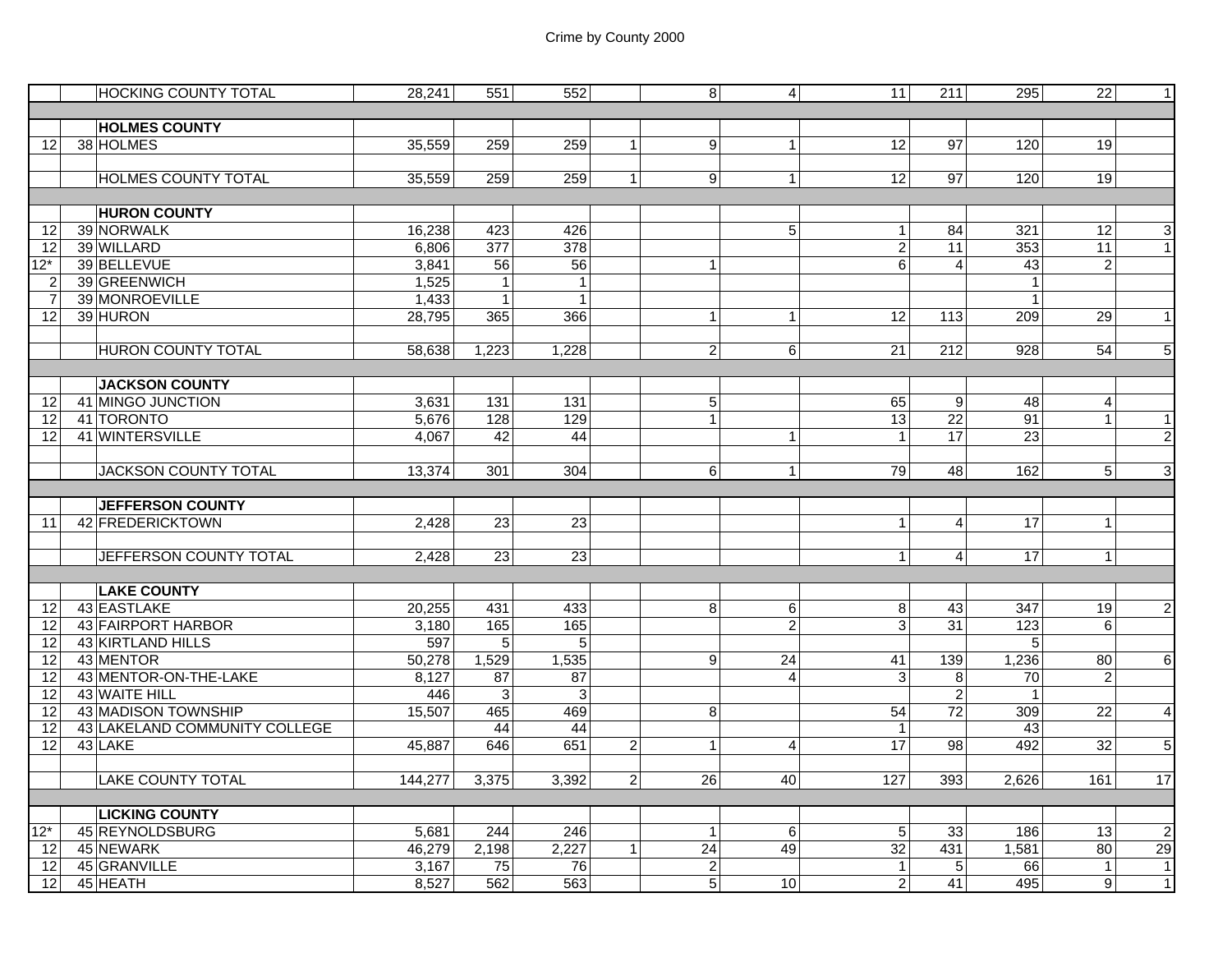| 11                | 45 JOHNSTOWN                | 3,440   | 100              | 100             |                 | 3 <sup>1</sup>   | $\overline{2}$   | 3 <sup>1</sup>          | 11                | 78               | 3                       |                 |
|-------------------|-----------------------------|---------|------------------|-----------------|-----------------|------------------|------------------|-------------------------|-------------------|------------------|-------------------------|-----------------|
| 12                | 45 BUCKEYE LAKE             | 3,049   | $\overline{7}$   | $\overline{7}$  |                 |                  | $\overline{2}$   |                         | 5                 |                  |                         |                 |
| 12                | 45 LICKING                  | 59.809  | 737              | 739             |                 | $\mathbf{1}$     | $\vert$          | 15                      | 164               | 497              | 56                      | $\overline{2}$  |
|                   |                             |         |                  |                 |                 |                  |                  |                         |                   |                  |                         |                 |
|                   | <b>LICKING COUNTY TOTAL</b> | 129,952 | 3,923            | 3,958           | $\mathbf{1}$    | 36               | 73               | 58                      | 690               | 2,903            | 162                     | 35              |
|                   |                             |         |                  |                 |                 |                  |                  |                         |                   |                  |                         |                 |
|                   | <b>LOGAN COUNTY</b>         |         |                  |                 |                 |                  |                  |                         |                   |                  |                         |                 |
| 12                | 46 BELLEFONTAINE            | 13,069  | 532              | 532             |                 | 10               | $\boldsymbol{4}$ | 8                       | $\frac{111}{111}$ | 376              | $\overline{23}$         |                 |
| 12                | 46 LOGAN                    | 32,936  | 436              | 436             | $\mathbf{1}$    | $\overline{7}$   | $\overline{2}$   | $\overline{54}$         | 96                | 257              | 19                      |                 |
|                   |                             |         |                  |                 |                 |                  |                  |                         |                   |                  |                         |                 |
|                   | <b>LOGAN COUNTY TOTAL</b>   | 46,005  | 968              | 968             | $\vert$ 1       | 17               | $\overline{6}$   | 62                      | 207               | 633              | 42                      |                 |
|                   |                             |         |                  |                 |                 |                  |                  |                         |                   |                  |                         |                 |
|                   | <b>LORAIN COUNTY</b>        |         |                  |                 |                 |                  |                  |                         |                   |                  |                         |                 |
| 12 <sup>1</sup>   | 47 LORAIN                   | 68.652  | 2,490            | 2,507           |                 | 26               | 94               | 159                     | 573               | 1,498            | 140                     | 17              |
| $12^*$            | 47 VERMILION                | 5,990   | 145              | 146             |                 |                  |                  | 3                       | $\overline{24}$   | 109              | 9                       | $\overline{1}$  |
| 12                | 47 NORTH RIDGEVILLE         | 22.338  | 230              | 230             |                 | $\mathbf{1}$     | 1                | $\overline{7}$          | 49                | 158              | 14                      |                 |
| 12                | <b>47 SHEFFIELD LAKE</b>    | 9,371   | 202              | 203             |                 | ω                | 1                | 11                      | 43                | 139              | 5                       | $\overline{1}$  |
| 12                | 47 LORAIN                   | 77,897  | 922              | 935             |                 | 9                | 20               | 5                       | 449               | 424              | 15                      | 13              |
|                   |                             |         |                  |                 |                 |                  |                  |                         |                   |                  |                         |                 |
|                   | <b>LORAIN COUNTY TOTAL</b>  | 184,248 | 3,989            | 4,021           |                 | 39               | 116              | 185                     | 1,138             | 2,328            | 183                     | $\overline{32}$ |
|                   |                             |         |                  |                 |                 |                  |                  |                         |                   |                  |                         |                 |
|                   | <b>LUCAS COUNTY</b>         |         |                  |                 |                 |                  |                  |                         |                   |                  |                         |                 |
| 12 <sup>1</sup>   | 48 TOLEDO                   | 313,619 | 24,027           | 24,412          | $\overline{12}$ | 163              | 1.030            | 1,175                   | 5,105             | 13,805           | 2,737                   | 385             |
| 12*               | 48 SWANTON                  | 24      | $\mathbf{1}$     | $\mathbf{1}$    |                 |                  |                  |                         |                   | $\overline{1}$   |                         |                 |
| 12                | 48 OREGON                   | 19,355  | 1,148            | 1,152           |                 | $\boldsymbol{8}$ | 18               | 14                      | 137               | 904              | 67                      | 4               |
| $\overline{7}$    | 48 OTTAWA HILLS             | 4,564   | $\overline{20}$  | 20              |                 |                  | 1                |                         | 3                 | 16               |                         |                 |
| 10                | 48 SYLVANIA                 | 18,670  | $\overline{245}$ | 246             |                 | $\mathbf{1}$     | $\overline{2}$   | $\overline{\mathbf{4}}$ | $\overline{31}$   | $\overline{202}$ | 5                       | $\mathbf{1}$    |
| 12                | 48 SYLVANIA TOWNSHIP        | 25,583  | 916              | 921             |                 |                  | $\overline{11}$  | $\overline{7}$          | 95                | 765              | $\overline{38}$         | $\overline{5}$  |
| 12                | 48 HOLLAND                  | 1,306   | 64               | 64              |                 |                  |                  | 11                      | $\overline{4}$    | 45               | $\overline{4}$          |                 |
| 12                | 48 WATERVILLE               | 4,828   | $\overline{78}$  | 79              |                 |                  |                  |                         | $6 \overline{6}$  | $\overline{72}$  |                         | $\overline{1}$  |
| 12                | 48 UNIVERSITY OF TOLEDO     |         | 529              | 537             |                 | $\overline{2}$   |                  | 11                      | 64                | 452              |                         | $\overline{8}$  |
| 12                | 48 WATERVILLE TOWNSHIP      | 4,641   | 16               | 17              |                 |                  |                  |                         | 5                 | 10               | $\mathbf{1}$            | $\overline{1}$  |
| 12                | 48 LUCAS                    | 47,227  | 1,591            | 1,596           | $\mathbf{1}$    | 14               | $\overline{28}$  | $\overline{23}$         | 320               | 1,158            | $\overline{47}$         | $\overline{5}$  |
|                   |                             |         |                  |                 |                 |                  |                  |                         |                   |                  |                         |                 |
|                   | <b>LUCAS COUNTY TOTAL</b>   | 439.817 | 28,635           | 29.045          | 13 <sup>1</sup> | 188              | 1.090            | 1,245                   | 5.770             | 17,430           | 2,899                   | 410             |
|                   |                             |         |                  |                 |                 |                  |                  |                         |                   |                  |                         |                 |
|                   | <b>MADISON COUNTY</b>       |         |                  |                 |                 |                  |                  |                         |                   |                  |                         |                 |
| 12                | 49 LONDON                   | 8,771   | 348              | 351             |                 | 6 <sup>1</sup>   | 6                | $\overline{c}$          | 60                | 254              | $\overline{20}$         | $\overline{3}$  |
| 12                | 49 WEST JEFFERSON           | 4,331   | 171              | 171             |                 | $\overline{c}$   |                  | $\overline{25}$         | 40                | 100              | $\overline{\mathbf{4}}$ |                 |
| 12                | 49 MOUNT STERLING           | 1,865   | 107              | 107             |                 |                  |                  | 28                      | 17                | 59               | 3                       |                 |
| 12 <sup>1</sup>   | 49 SOUTH SOLON              | 405     |                  |                 |                 |                  |                  |                         |                   |                  |                         |                 |
|                   |                             |         |                  |                 |                 |                  |                  |                         |                   |                  |                         |                 |
|                   | <b>MADISON COUNTY TOTAL</b> | 15,372  | 626              | 629             |                 | 8 <sup>1</sup>   | 6                | 55                      | $\frac{117}{117}$ | 413              | $\overline{27}$         | $\overline{3}$  |
|                   |                             |         |                  |                 |                 |                  |                  |                         |                   |                  |                         |                 |
|                   | <b>MAHONING COUNTY</b>      |         |                  |                 |                 |                  |                  |                         |                   |                  |                         |                 |
| 12 <sub>l</sub>   | 50 YOUNGSTOWN               | 82,026  | 6,296            | 6,586           | 32              | 40               | 358              | 537                     | 1,972             | 2,707            | 650                     | 290             |
| $\overline{12^*}$ | 50 WASHINGTONVILLE          | 355     | 13               | 13 <sup>1</sup> |                 |                  |                  |                         | $\vert$           | 9 <sup>1</sup>   |                         |                 |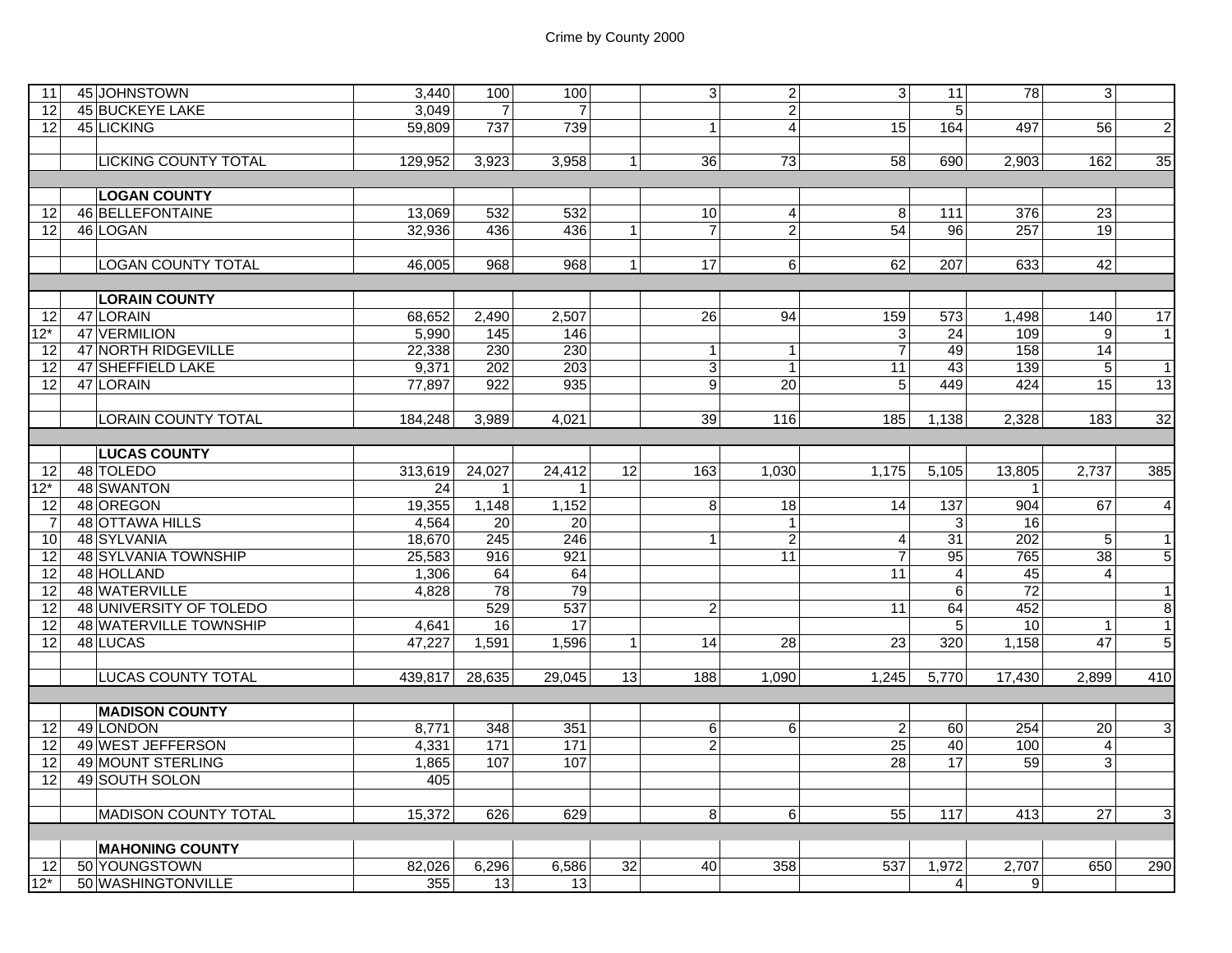| 12                | 50 CAMPBELL                | 9,460           | 81              | 82               | $\mathbf{1}$ |                | $\overline{4}$  | $\overline{8}$          | 58               | 10              |                         | $\mathbf{1}$    |
|-------------------|----------------------------|-----------------|-----------------|------------------|--------------|----------------|-----------------|-------------------------|------------------|-----------------|-------------------------|-----------------|
| 12                | 50 SEBRING                 | 4,912           | 160             | 160              |              |                |                 | $\overline{\mathbf{A}}$ | 24               | 124             | 8                       |                 |
| $\overline{12}$   | 50 STRUTHERS               | 11,756          | 347             | 349              |              | $\overline{c}$ | $\overline{9}$  | 8                       | 83               | 212             | 33                      | $\overline{2}$  |
| $\overline{12}$   | 50 NEW MIDDLETOWN          | 1,682           | 30 <sup>°</sup> | 30               |              |                |                 |                         | $\overline{8}$   | $\overline{22}$ |                         |                 |
|                   |                            |                 |                 |                  |              |                |                 |                         |                  |                 |                         |                 |
| 12                | 50 BEAVER TOWNSHIP         | 6,104           | 159             | 160              |              |                | $\mathbf{1}$    |                         | 40               | 114             | $\overline{\mathbf{4}}$ | 1               |
| $\overline{12}$   | 50 YOUNGSTOWN STATE UNIV   |                 | 149             | 150              |              | $\overline{1}$ | $\mathbf{1}$    |                         | $\,6$            | 139             | $\overline{2}$          | $\mathbf{1}$    |
| 12                | 50 MILTON TOWNSHIP         | 2.853           | $\overline{31}$ | $\overline{31}$  |              |                |                 | $\mathbf{1}$            | $6\phantom{a}$   | $\overline{20}$ | $\overline{4}$          |                 |
| 12                | 50 COITSVILLE TOWNSHIP     | 1.608           | 66              | 66               |              |                | $\mathbf{1}$    |                         | 17               | 38              | 10                      |                 |
|                   |                            |                 |                 |                  |              |                |                 |                         |                  |                 |                         |                 |
|                   | MAHONING COUNTY TOTAL      | 120,756         | 7,332           | 7,627            | 33           | 43             | 374             | 558                     | 2,218            | 3,395           | 711                     | 295             |
|                   |                            |                 |                 |                  |              |                |                 |                         |                  |                 |                         |                 |
|                   | <b>MARION COUNTY</b>       |                 |                 |                  |              |                |                 |                         |                  |                 |                         |                 |
| 12                | 51 MARION                  | 35,318          | 1,739           | 1,760            |              | $\bf 8$        | $\overline{23}$ | 16                      | 294              | 1,361           | $\overline{37}$         | $\overline{21}$ |
| 12                | 51 MARION                  | 30,899          | 973             | $\overline{977}$ |              | 6              | $\mathbf{3}$    | $\overline{13}$         | 243              | 675             | $\overline{33}$         | $\overline{4}$  |
|                   |                            |                 |                 |                  |              |                |                 |                         |                  |                 |                         |                 |
|                   | <b>MARION COUNTY TOTAL</b> | 66,217          | 2,712           | 2,737            |              | 14             | 26              | 29                      | 537              | 2,036           | 70                      | 25              |
|                   |                            |                 |                 |                  |              |                |                 |                         |                  |                 |                         |                 |
|                   | <b>MEDINA COUNTY</b>       |                 |                 |                  |              |                |                 |                         |                  |                 |                         |                 |
|                   | 52 WADSWORTH               |                 | 480             | 485              |              |                |                 | 9 <sup>1</sup>          |                  |                 | $\overline{22}$         |                 |
| 12                |                            | 18.437          |                 |                  |              | $\overline{7}$ | $\mathbf{3}$    |                         | 80               | 359             |                         | $\overline{5}$  |
| $12*$             | 52 RITTMAN                 | 106             | $\mathbf{1}$    | $\mathbf 1$      |              |                |                 |                         |                  | $\mathbf{1}$    |                         |                 |
|                   |                            |                 |                 |                  |              |                |                 |                         |                  |                 |                         |                 |
|                   | <b>MEDINA COUNTY TOTAL</b> | 18,543          | 481             | 486              |              | $\overline{7}$ | $\mathbf{3}$    | 9                       | 80               | 360             | $\overline{22}$         | $\overline{5}$  |
|                   |                            |                 |                 |                  |              |                |                 |                         |                  |                 |                         |                 |
|                   | <b>MERCER COUNTY</b>       |                 |                 |                  |              |                |                 |                         |                  |                 |                         |                 |
| 12                | 54 COLDWATER               | 4,482           | 35              | 35               |              | $\mathbf{1}$   |                 |                         | $\overline{7}$   | $\overline{27}$ |                         |                 |
| 12                | <b>54 FORT RECOVERY</b>    | 1,273           | 24              | 24               |              |                | $\overline{1}$  |                         | $\mathbf{1}$     | 21              | $\vert$                 |                 |
|                   |                            |                 |                 |                  |              |                |                 |                         |                  |                 |                         |                 |
|                   | <b>MERCER COUNTY TOTAL</b> | 5,755           | 59              | 59               |              | $\mathbf{1}$   | $\mathbf{1}$    |                         | 8                | 48              | $\vert$ 1               |                 |
|                   |                            |                 |                 |                  |              |                |                 |                         |                  |                 |                         |                 |
|                   | <b>MIAMI COUNTY</b>        |                 |                 |                  |              |                |                 |                         |                  |                 |                         |                 |
| $12*$             | 55 BRADFORD                | 1,034           | 24              | 28               |              |                |                 | $\mathbf{1}$            | $\mathbf{3}$     | 19              | $\mathbf{1}$            | $\overline{4}$  |
|                   | 55 TIPP CITY               | 9,221           | 242             | 242              |              |                |                 |                         |                  |                 | 15                      |                 |
| 12                |                            |                 |                 |                  |              |                | 3               | $\overline{c}$          | 30 <sup>°</sup>  | 192             |                         |                 |
| 12                | 55 TROY                    | 21,999          | 863             | 869              |              | 11             | 16              | $\overline{7}$          | $\overline{125}$ | 642             | 62                      | $\overline{6}$  |
| 12                | 55 COVINGTON               | 2,559           | 47              | 47               |              |                |                 | $\overline{4}$          | 8                | 35              |                         |                 |
| $\overline{12^*}$ | 55 HUBER HEIGHTS           | $\overline{35}$ | $\mathbf{1}$    | $\overline{1}$   |              |                |                 |                         |                  | $\overline{1}$  |                         |                 |
| 12                | 55 MIAMI                   | 43,282          | 618             | 618              | $\mathbf{1}$ | 13             | $\overline{2}$  | $\overline{17}$         | 123              | 388             | 74                      |                 |
|                   |                            |                 |                 |                  |              |                |                 |                         |                  |                 |                         |                 |
|                   | <b>MIAMI COUNTY TOTAL</b>  | 78,130          | 1,795           | 1,805            | $\vert$      | 24             | 21              | 31                      | 289              | 1,277           | 152                     | 10              |
|                   |                            |                 |                 |                  |              |                |                 |                         |                  |                 |                         |                 |
|                   | <b>MONROE COUNTY</b>       |                 |                 |                  |              |                |                 |                         |                  |                 |                         |                 |
| 5                 | 56 LOWELLVILLE             | 1,281           | 8 <sup>1</sup>  | 8                |              |                |                 | $\mathbf{3}$            |                  | 5               |                         |                 |
| 10 <sup>1</sup>   | 56 WOODSFIELD              | 2,598           | 28              | 28               |              |                |                 |                         |                  | $\overline{27}$ | $\mathbf{1}$            |                 |
|                   |                            |                 |                 |                  |              |                |                 |                         |                  |                 |                         |                 |
|                   | MONROE COUNTY TOTAL        | 3,879           | 36              | $\overline{36}$  |              |                |                 | 3                       |                  | $\overline{32}$ | $\vert$ 1               |                 |
|                   |                            |                 |                 |                  |              |                |                 |                         |                  |                 |                         |                 |
|                   |                            |                 |                 |                  |              |                |                 |                         |                  |                 |                         |                 |
|                   | <b>MONTGOMERY COUNTY</b>   |                 |                 |                  |              |                |                 |                         |                  |                 |                         |                 |
| 12                | 57 DAYTON                  | 166,179 16,456  |                 | 16,669           | 32           | 152            | 1,180           | 701                     | 3,749            | 7,435           | 3,207                   | 213             |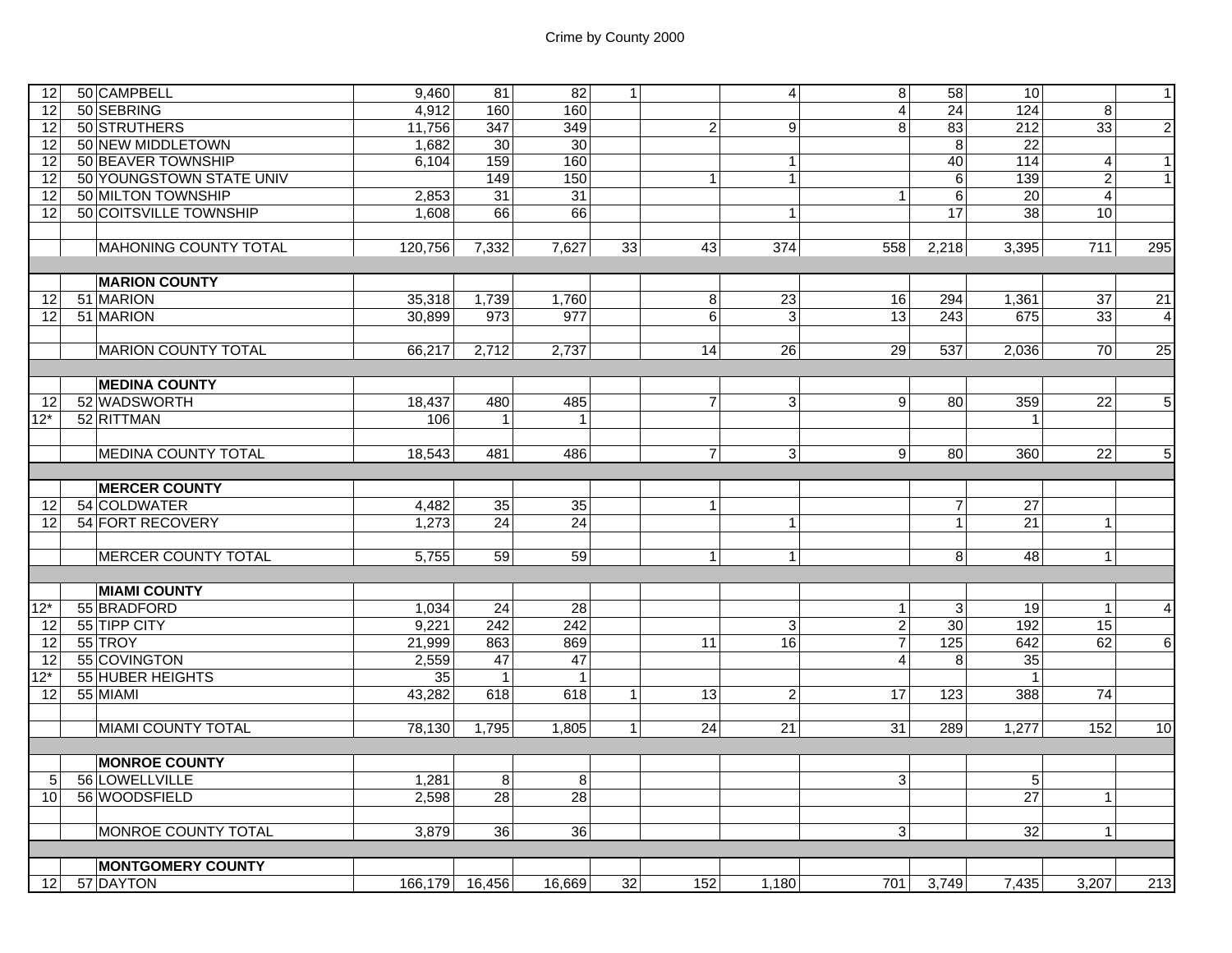| 12    | 57 CENTERVILLE                | 23,024  | 554             | 554              |                | $\overline{2}$            | $\overline{7}$  | $\overline{7}$       | 74              | 432             | 32               |                |
|-------|-------------------------------|---------|-----------------|------------------|----------------|---------------------------|-----------------|----------------------|-----------------|-----------------|------------------|----------------|
| 12    | 57 GERMANTOWN                 | 4.884   | 120             | 123              |                |                           | $\overline{2}$  |                      | 16              | 89              | 13               | G              |
| 12    | 57 KETTERING                  | 57,502  | 2,106           | 2,129            |                | 18                        | 40              | 11                   | 339             | 1,560           | 138              | 23             |
| 12    | 57 MIAMISBURG                 | 19,489  | 1,089           | 1,091            |                | $\overline{9}$            | 17              | 11                   | 239             | 715             | 98               | $\overline{2}$ |
| 12    | 57 MORAINE                    | 6.897   | 465             | 468              |                | $\overline{4}$            | $\overline{4}$  | 8                    | 79              | 310             | 60               | $\overline{3}$ |
| 10    | 57 OAKWOOD                    | 9,215   | 117             | 117              |                |                           | $\overline{1}$  | $\overline{a}$       | 9               | 101             | $\overline{4}$   |                |
| 12    | 57 CLAYTON                    | 13,347  | 170             | 170              |                |                           | $\overline{7}$  | $5\overline{)}$      | $\overline{27}$ | 122             | 9                |                |
| 12    | 57 TROTWOOD                   | 27,420  | 1,958           | 1,976            |                | 24                        | 78              | 108                  | 295             | 1,218           | 235              | 18             |
| 12    | 57 VANDALIA                   | 14,603  | 581             | 590              | $\mathbf{1}$   | $\overline{4}$            | 10              | $\overline{4}$       | 92              | 447             | $\overline{23}$  | $\overline{9}$ |
| $12*$ | 57 HUBER HEIGHTS              | 38,177  | 1,805           | 1,812            |                | $\overline{27}$           | 44              | 16                   | 265             | 1,337           | 116              | $\overline{7}$ |
| 12    | 57 WEST CARROLLTON            | 13.818  | 611             | 615              | $\mathbf{1}$   | $\overline{7}$            | 11              | 9                    | 101             | 424             | 58               | $\overline{4}$ |
| 12    | 57 BROOKVILLE                 | 5,289   | 167             | 169              |                | $\ensuremath{\mathsf{3}}$ | $\overline{2}$  | 16                   | 36              | 101             | $\boldsymbol{9}$ | $\overline{2}$ |
| 12    | 57 ENGLEWOOD                  | 12,235  | 563             | 566              |                | $\ensuremath{\mathsf{3}}$ | $\overline{17}$ | 16                   | 65              | 439             | 23               | $\overline{3}$ |
| 12    | 57 RIVERSIDE                  | 23,545  | 868             | 878              |                | 6                         | $\overline{25}$ | 23                   | 171             | 511             | $\frac{1}{132}$  | 10             |
| 12    | 57 BUTLER TOWNSHIP            | 8,365   | 216             | $\overline{218}$ |                |                           | $\mathbf{1}$    | 5                    | 40              | 156             | 14               | $\overline{2}$ |
| 12    | 57 GERMAN TOWNSHIP            | 2.946   | 67              | 67               |                |                           |                 | 3                    | $\overline{27}$ | $\overline{36}$ | $\overline{1}$   |                |
| 6     | 57 SINCLAIR COMMUNITY COLLEGE |         | 20              | 20               |                |                           |                 |                      |                 | 20              |                  |                |
| $12*$ | 57 CARLISLE                   | 245     | $\overline{5}$  | $\sqrt{5}$       |                |                           |                 | $\mathbf{1}$         | $\mathbf{1}$    | 3               |                  |                |
| $12*$ | 57 SPRINGBORO                 | 153     | $\overline{3}$  | $\mathbf{3}$     |                |                           |                 |                      | $\mathbf{1}$    | $\overline{2}$  |                  |                |
|       |                               |         |                 |                  |                |                           |                 |                      |                 |                 |                  |                |
|       | MONTGOMERY COUNTY TOTAL       | 447,333 | 27,941          | 28,240           | 34             | 259                       | 1,446           | 946                  | 5,626           | 15,458          | 4,172            | 299            |
|       |                               |         |                 |                  |                |                           |                 |                      |                 |                 |                  |                |
|       | <b>MORGAN COUNTY</b>          |         |                 |                  |                |                           |                 |                      |                 |                 |                  |                |
| 12    | 58 MCCONNELSVILLE             | 1,676   | 54              | 54               |                |                           |                 | $\overline{4}$       | 5 <sub>5</sub>  | 45              |                  |                |
| 9     | 58 MORGAN                     | 13,221  | 151             | $\frac{153}{ }$  |                | $\mathbf{1}$              | $\overline{1}$  | 10                   | 70              | 53              | 16               | $\mathbf{2}$   |
|       |                               |         |                 |                  |                |                           |                 |                      |                 |                 |                  |                |
|       | <b>MORGAN COUNTY TOTAL</b>    | 14,897  | 205             | 207              |                | $\mathbf{1}$              | $\mathbf{1}$    | 14                   | 75              | 98              | 16 <sup>1</sup>  | $\overline{2}$ |
|       |                               |         |                 |                  |                |                           |                 |                      |                 |                 |                  |                |
|       | <b>MORROW COUNTY</b>          |         |                 |                  |                |                           |                 |                      |                 |                 |                  |                |
| 12    | 59 MORROW                     | 26,489  | 165             | 165              |                | $\mathbf{1}$              |                 | 10 <sup>1</sup>      | 67              | 70              | 17               |                |
|       |                               |         |                 |                  |                |                           |                 |                      |                 |                 |                  |                |
|       | <b>MORROW COUNTY TOTAL</b>    | 26,489  | 165             | 165              |                | $\mathbf{1}$              |                 | 10                   | 67              | 70              | 17               |                |
|       |                               |         |                 |                  |                |                           |                 |                      |                 |                 |                  |                |
|       | <b>MUSKINGUM COUNTY</b>       |         |                 |                  |                |                           |                 |                      |                 |                 |                  |                |
| -1    | 60 FRAZEYSBURG                | 1,201   |                 |                  |                |                           |                 |                      |                 |                 |                  |                |
| $07*$ | 60 ROSEVILLE                  | 765     | 5 <sup>1</sup>  | 5                |                |                           |                 |                      | $\overline{2}$  | 3               |                  |                |
| 12    |                               |         |                 |                  |                |                           |                 |                      |                 |                 |                  |                |
|       | 60 SOUTH ZANESVILLE           | 1,936   | 52              | 52               |                |                           | $\mathbf{1}$    | $\mathbf{1}$         | $\overline{5}$  | 40              | $5\overline{)}$  |                |
| 12    | 60 MUSKINGUM                  | 55,097  | 1,486           | 1,495            | $\overline{4}$ | 8                         | 14              | $\overline{2}$       | 362             | 948             | 148              | 9              |
|       |                               |         |                 |                  |                |                           |                 |                      |                 |                 |                  |                |
|       | <b>MUSKINGUM COUNTY TOTAL</b> | 58.999  | 1.543           | 1.552            | $\overline{4}$ | 8                         | 15              | $\mathbf{3}$         | 369             | 991             | 153              | $\overline{9}$ |
|       |                               |         |                 |                  |                |                           |                 |                      |                 |                 |                  |                |
|       | <b>NOBLE COUNTY</b>           |         |                 |                  |                |                           |                 |                      |                 |                 |                  |                |
| 12    | 61 NOBLE                      | 14,058  | 72              | 74               | $\overline{c}$ |                           |                 | $\blacktriangleleft$ | $\overline{4}$  | 65              |                  | $\overline{2}$ |
|       |                               |         |                 |                  |                |                           |                 |                      |                 |                 |                  |                |
|       | <b>NOBLE COUNTY TOTAL</b>     | 14,058  | $\overline{72}$ | 74               | $\overline{2}$ |                           |                 | $\mathbf{1}$         | $\overline{4}$  | 65              |                  | $\overline{2}$ |
|       | <b>OTTAWA COUNTY</b>          |         |                 |                  |                |                           |                 |                      |                 |                 |                  |                |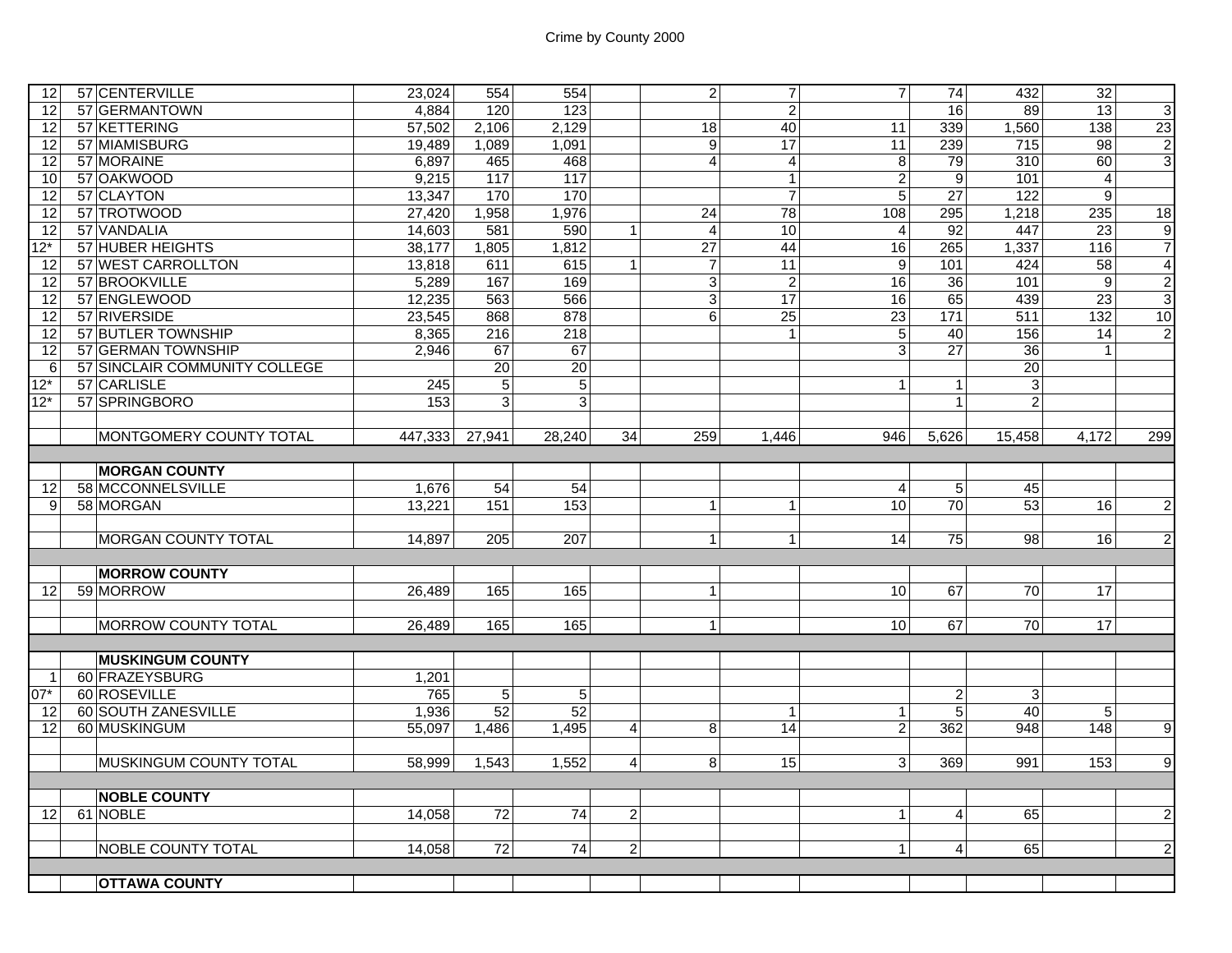| 12 <sub>l</sub> | 62 PORT CLINTON               | 6,391        | 316              | 316                 |                | $\mathbf{1}$   | 2 <sub>1</sub>               | $\overline{2}$ | 53                   | 251              | $\overline{7}$  |                |
|-----------------|-------------------------------|--------------|------------------|---------------------|----------------|----------------|------------------------------|----------------|----------------------|------------------|-----------------|----------------|
|                 |                               |              |                  |                     |                |                |                              |                |                      |                  |                 |                |
|                 | <b>OTTAWA COUNTY TOTAL</b>    | 6.391        | 316              | 316                 |                | $\mathbf{1}$   | $\overline{2}$               | $\overline{2}$ | 53                   | 251              | $\overline{7}$  |                |
|                 |                               |              |                  |                     |                |                |                              |                |                      |                  |                 |                |
|                 | <b>PAULDING COUNTY</b>        |              |                  |                     |                |                |                              |                |                      |                  |                 |                |
| 10 <sup>1</sup> | 63 PAULDING                   | 3,595        | $\overline{7}$   | $\overline{7}$      |                |                |                              |                | $\overline{a}$       | 5                |                 |                |
| $\overline{12}$ | 63 PAYNE                      | 1,166        | $\overline{5}$   | $\overline{5}$      |                |                |                              |                | ვ                    | $\overline{c}$   |                 |                |
|                 |                               |              |                  |                     |                |                |                              |                |                      |                  |                 |                |
|                 | <b>PAULDING COUNTY TOTAL</b>  | 4,761        | 12               | 12                  |                |                |                              |                | 5 <sup>1</sup>       | $\overline{7}$   |                 |                |
|                 |                               |              |                  |                     |                |                |                              |                |                      |                  |                 |                |
|                 | <b>PERRY COUNTY</b>           |              |                  |                     |                |                |                              |                |                      |                  |                 |                |
| $07*$           | 64 ROSEVILLE                  | 1,171        | $\overline{7}$   | $\overline{7}$      |                |                |                              |                | 3                    | $\overline{4}$   |                 |                |
| 12              | <b>64 NEW LEXINGTON</b>       | 4,689        | $\overline{277}$ | $\overline{277}$    |                | $\overline{c}$ | $\overline{1}$               | $\overline{4}$ | $\overline{60}$      | 198              | 12              |                |
| 12              | 64 PERRY                      | 25,735       | 422              | 434                 |                | $\mathfrak{S}$ | $\mathbf{1}$                 | 11             | 179                  | 200              | 28              | 12             |
|                 | <b>PERRY COUNTY TOTAL</b>     | 31,595       |                  | 718                 |                | 5              | 2 <sup>1</sup>               | 15             | 242                  |                  |                 |                |
|                 |                               |              | 706              |                     |                |                |                              |                |                      | 402              | 40              | 12             |
|                 | <b>PICKAWAY COUNTY</b>        |              |                  |                     |                |                |                              |                |                      |                  |                 |                |
| 3               | 65 CIRCLEVILLE                | 13,485       | $\overline{a}$   | $\vert$ 2           |                |                |                              |                |                      | $\overline{c}$   |                 |                |
|                 |                               |              |                  |                     |                |                |                              |                |                      |                  |                 |                |
|                 | PICKAWAY COUNTY TOTAL         | 13,485       | $\overline{2}$   | $\overline{2}$      |                |                |                              |                |                      | $\overline{2}$   |                 |                |
|                 |                               |              |                  |                     |                |                |                              |                |                      |                  |                 |                |
|                 | <b>PIKE COUNTY</b>            |              |                  |                     |                |                |                              |                |                      |                  |                 |                |
| 12              | 66 WAVERLY                    | 4,433        | 207              | $\overline{207}$    |                |                | $\overline{1}$               |                | $\overline{11}$      | 192              | $\overline{3}$  |                |
|                 |                               |              |                  |                     |                |                |                              |                |                      |                  |                 |                |
|                 | <b>PIKE COUNTY TOTAL</b>      | 4,433        | 207              | 207                 |                |                | $\mathbf{1}$                 |                | 11                   | 192              | 3 <sup>1</sup>  |                |
|                 |                               |              |                  |                     |                |                |                              |                |                      |                  |                 |                |
|                 | <b>PORTAGE COUNTY</b>         |              |                  |                     |                |                |                              |                |                      |                  |                 |                |
| 12              | 67 AURORA                     | 13,556       | 293              | 294                 |                | $\mathbf{3}$   | 3 <sup>l</sup>               | $\overline{4}$ | 33                   | $\overline{243}$ | $\overline{7}$  | 1 <sup>1</sup> |
| 12              | 67 KENT                       | 27,906       | 906              | 927                 | $\mathbf{1}$   | $\overline{4}$ | $\overline{13}$              | 45             | 179                  | 616              | 48              | 21             |
| $\overline{12}$ | 67 RAVENNA                    | 11,771       | 590              | 590                 | $\mathbf{1}$   | $\overline{5}$ | - 6 I                        | 16             | 68                   | 463              | 31              |                |
| 12              | 67 WINDHAM                    | 2,806        | 119              | $\frac{1}{121}$     |                |                |                              | $\overline{4}$ | 36                   | $\overline{74}$  | 5               | $\overline{2}$ |
| 3               | 67 BRADY LAKE                 | 513          | $\mathbf{1}$     | $\mathbf{1}$        |                |                |                              |                |                      | $\mathbf{1}$     |                 |                |
| $\overline{12}$ | 67 KENT STATE UNIVERSITY      |              | 235              | 237                 |                | $\mathbf{1}$   | $\mathbf{1}$                 |                | $\overline{2}$       | 229              | $\overline{2}$  | $\mathbf{2}$   |
| 12              | 67 STREETSBORO                | 12,311       | 363              | 365                 |                | $\overline{4}$ | $\mathbf{1}$                 | 5              | 44                   | 292              | 17              | $\overline{2}$ |
| 10              | 67 ROBINSON MEMORIAL HOSPITAL |              | 23               | 23                  |                |                |                              | $\mathbf{1}$   |                      | 22               |                 |                |
| $12*$           | 67 MOGADORE                   | 942          | 18               | 18                  |                |                |                              |                | $\overline{4}$       | 13               | $\mathbf{1}$    |                |
| $\overline{2}$  | 67 PORTAGE                    | 82,256       | 94               | 96                  |                | $\mathbf{1}$   | $\overline{1}$               | $\mathbf{3}$   | 24                   | 58               | $\overline{7}$  | $\overline{2}$ |
|                 |                               |              |                  |                     |                |                |                              |                |                      |                  |                 |                |
|                 | <b>PORTAGE COUNTY TOTAL</b>   | 152,061      | 2,642            | 2,672               | $\overline{2}$ | 18             | 25                           | 78             | 390                  | 2,011            | 118             | 30             |
|                 |                               |              |                  |                     |                |                |                              |                |                      |                  |                 |                |
|                 | <b>PREBLE COUNTY</b>          |              |                  |                     |                |                |                              |                |                      |                  |                 |                |
| 12              | 68 EATON<br>68 GRATIS         | 8,133        | 311              | 311                 | $\mathbf{1}$   |                | $\overline{1}$               | $\mathbf{1}$   | 43                   | 250              | 15              |                |
| 11              | 68 NEW PARIS                  | 934<br>1,623 | 15<br>32         | $\frac{1}{8}$<br>32 |                |                | $\mathbf{1}$<br>$\mathbf{1}$ | ω              | $\overline{5}$<br>12 | 6<br>18          | $\mathbf{1}$    | G              |
| 12<br>12        | 68 PREBLE                     | 31,647       | 617              | 624                 | 1              | 6              | $\overline{7}$               | 45             | 153                  | 381              | $\overline{24}$ | $\overline{7}$ |
|                 |                               |              |                  |                     |                |                |                              |                |                      |                  |                 |                |
|                 |                               |              |                  |                     |                |                |                              |                |                      |                  |                 |                |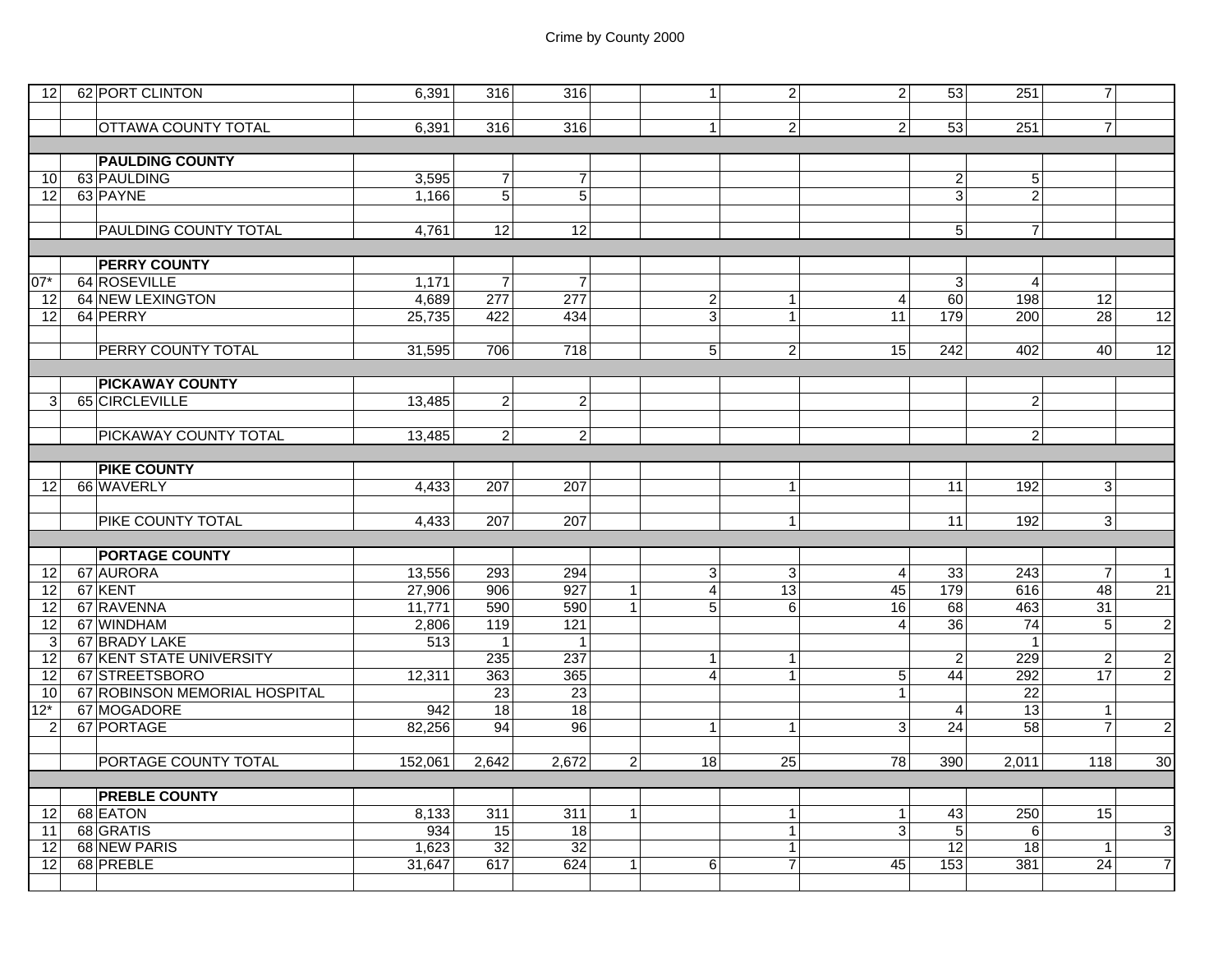|                | <b>PREBLE COUNTY TOTAL</b>   | 42,337       | 975                     | 985             | $\overline{2}$   | $6 \overline{6}$ | 10             | 49              | 213              | 655             | 40               | 10                       |
|----------------|------------------------------|--------------|-------------------------|-----------------|------------------|------------------|----------------|-----------------|------------------|-----------------|------------------|--------------------------|
|                |                              |              |                         |                 |                  |                  |                |                 |                  |                 |                  |                          |
|                | <b>RICHLAND COUNTY</b>       |              |                         |                 |                  |                  |                |                 |                  |                 |                  |                          |
| 12             | 70 MANSFIELD                 | 49,346       | 3,491                   | 3,528           | 3                | 40               | 101            | $\overline{51}$ | $\overline{777}$ | 2,354           | 165              | 37                       |
| $12*$          | 70 CRESTLINE                 | $\mathbf{3}$ |                         |                 |                  |                  |                |                 |                  |                 |                  |                          |
| 12             | 70 ONTARIO                   | 5,303        | 527                     | 528             |                  |                  | 5              |                 | 48               | 456             | 18               | $\mathbf{1}$             |
| 12             | 70 SHELBY                    | 9,821        | 226                     | 227             |                  | 3                |                | 3               | 48               | 157             | 15               | $\mathbf{1}$             |
| 12             | 70 BELLVILLE                 | 1,773        | 36                      | $\overline{36}$ |                  | $\mathbf{1}$     | $\overline{2}$ |                 | $\overline{3}$   | $\overline{27}$ | $\overline{c}$   |                          |
| 12             | 70 BUTLER                    | 921          |                         |                 |                  |                  |                |                 |                  |                 |                  |                          |
| 12             | 70 LEXINGTON                 | 4,165        | 40                      | 40              |                  |                  |                |                 | 10               | 30              |                  |                          |
| 12             | 70 RICHLAND                  | 56,517       | 1,228                   | 1,235           |                  | 6                | 5              | 10              | 329              | 838             | 40               | $\overline{7}$           |
|                |                              |              |                         |                 |                  |                  |                |                 |                  |                 |                  |                          |
|                | <b>RICHLAND COUNTY TOTAL</b> | 127,849      | 5,548                   | 5,594           | 3 <sup>1</sup>   | 50               | 113            | 65              | 1,215            | 3,862           | 240              | 46                       |
|                |                              |              |                         |                 |                  |                  |                |                 |                  |                 |                  |                          |
|                | <b>ROSS COUNTY</b>           |              |                         |                 |                  |                  |                |                 |                  |                 |                  |                          |
| 12             | 71 CHILLICOTHE               | 21,796       | 2,130                   | 2,148           | $\mathbf{1}$     | $\,6$            | 31             | 21              | 315              | 1,676           | 80               | 18                       |
| 12             | 71 ROSS                      | 51,549       | 1,121                   | 1,128           |                  | $\vert$          | 3              | 11              | 391              | 664             | 51               | $\overline{\mathcal{I}}$ |
|                |                              |              |                         |                 |                  |                  |                |                 |                  |                 |                  |                          |
|                | <b>ROSS COUNTY TOTAL</b>     | 73,345       | 3,251                   | 3,276           | $\mathbf{1}$     | $\overline{7}$   | 34             | 32              | 706              | 2,340           | $\overline{131}$ | $\overline{25}$          |
|                | <b>SANDUSKY COUNTY</b>       |              |                         |                 |                  |                  |                |                 |                  |                 |                  |                          |
| $12*$          | 72 BELLEVUE                  | 4,352        | 65                      | 66              |                  | $\mathbf{2}$     |                | $\overline{7}$  | 5                | 49              | $\overline{2}$   | $\mathbf{1}$             |
| 12             | 72 CLYDE                     | 6,064        | 279                     | 280             |                  |                  | $\mathbf{1}$   | $\overline{1}$  | 38               | 232             | $\overline{7}$   | $\mathbf{1}$             |
| 12             | 72 FREMONT                   | 17,375       | 1,617                   | 1,622           |                  | 8                | 29             | 52              | 187              | 1,288           | $\overline{53}$  | $\overline{5}$           |
| $\overline{2}$ | 72 WOODVILLE                 | 1,977        | $\overline{\mathbf{c}}$ | $\overline{c}$  |                  |                  |                |                 |                  | $\overline{c}$  |                  |                          |
| 12             | 72 GIBSONBURG                | 2,506        | 68                      | 68              |                  |                  |                |                 | 4                | 60              | $\overline{4}$   |                          |
|                |                              |              |                         |                 |                  |                  |                |                 |                  |                 |                  |                          |
|                | SANDUSKY COUNTY TOTAL        | 32,274       | 2,031                   | 2,038           |                  | 10 <sup>1</sup>  | 30             | 60              | 234              | 1,631           | 66               | $\overline{\mathcal{I}}$ |
|                |                              |              |                         |                 |                  |                  |                |                 |                  |                 |                  |                          |
|                | <b>SCIOTO COUNTY</b>         |              |                         |                 |                  |                  |                |                 |                  |                 |                  |                          |
| 12             | 73 PORTSMOUTH                | 20,909       | 2,667                   | 2,670           | $\boldsymbol{4}$ | 21               | 91             | 56              | 622              | 1,684           | 189              |                          |
| 5              | 73 SCIOTO                    | 55,946       | 1,097                   | 1,103           | $\mathbf{1}$     | 9                | 6              | 12              | 303              | 693             | 73               | $\frac{3}{6}$            |
|                |                              |              |                         |                 |                  |                  |                |                 |                  |                 |                  |                          |
|                | <b>SCIOTO COUNTY TOTAL</b>   | 76,855       | 3,764                   | 3,773           | 5 <sup>1</sup>   | 30               | 97             | 68              | 925              | 2,377           | 262              | $\overline{9}$           |
|                |                              |              |                         |                 |                  |                  |                |                 |                  |                 |                  |                          |
|                | <b>SENECA COUNTY</b>         |              |                         |                 |                  |                  |                |                 |                  |                 |                  |                          |
| 12             | 74 TIFFIN                    | 18,135       | 730                     | 731             |                  | $\mathbf{2}$     | 3              | $\overline{7}$  | 118              | 586             | 14               | $\mathbf{1}$             |
| $\overline{4}$ | 74 SENECA                    | 40,548       | $\overline{98}$         | $\overline{98}$ |                  |                  | $\overline{c}$ | 1               | 27               | 60              | 8                |                          |
|                |                              |              |                         |                 |                  |                  |                |                 |                  |                 |                  |                          |
|                | SENECA COUNTY TOTAL          | 58,683       | 828                     | 829             |                  | $\overline{c}$   | 5              | 8               | 145              | 646             | 22               | $\mathbf{1}$             |
|                |                              |              |                         |                 |                  |                  |                |                 |                  |                 |                  |                          |
|                | <b>SHELBY COUNTY</b>         |              |                         |                 |                  |                  |                |                 |                  |                 |                  |                          |
| 12             | 75 SHELBY                    | 27,699       | 328                     | 328             |                  |                  |                | 6               | 83               | 223             | 16               |                          |
|                |                              |              |                         |                 |                  |                  |                |                 |                  |                 |                  |                          |
|                | SHELBY COUNTY TOTAL          | 27,699       | 328                     | 328             |                  |                  |                | 6               | 83               | 223             | 16               |                          |
|                | <b>STARK COUNTY</b>          |              |                         |                 |                  |                  |                |                 |                  |                 |                  |                          |
|                |                              |              |                         |                 |                  |                  |                |                 |                  |                 |                  |                          |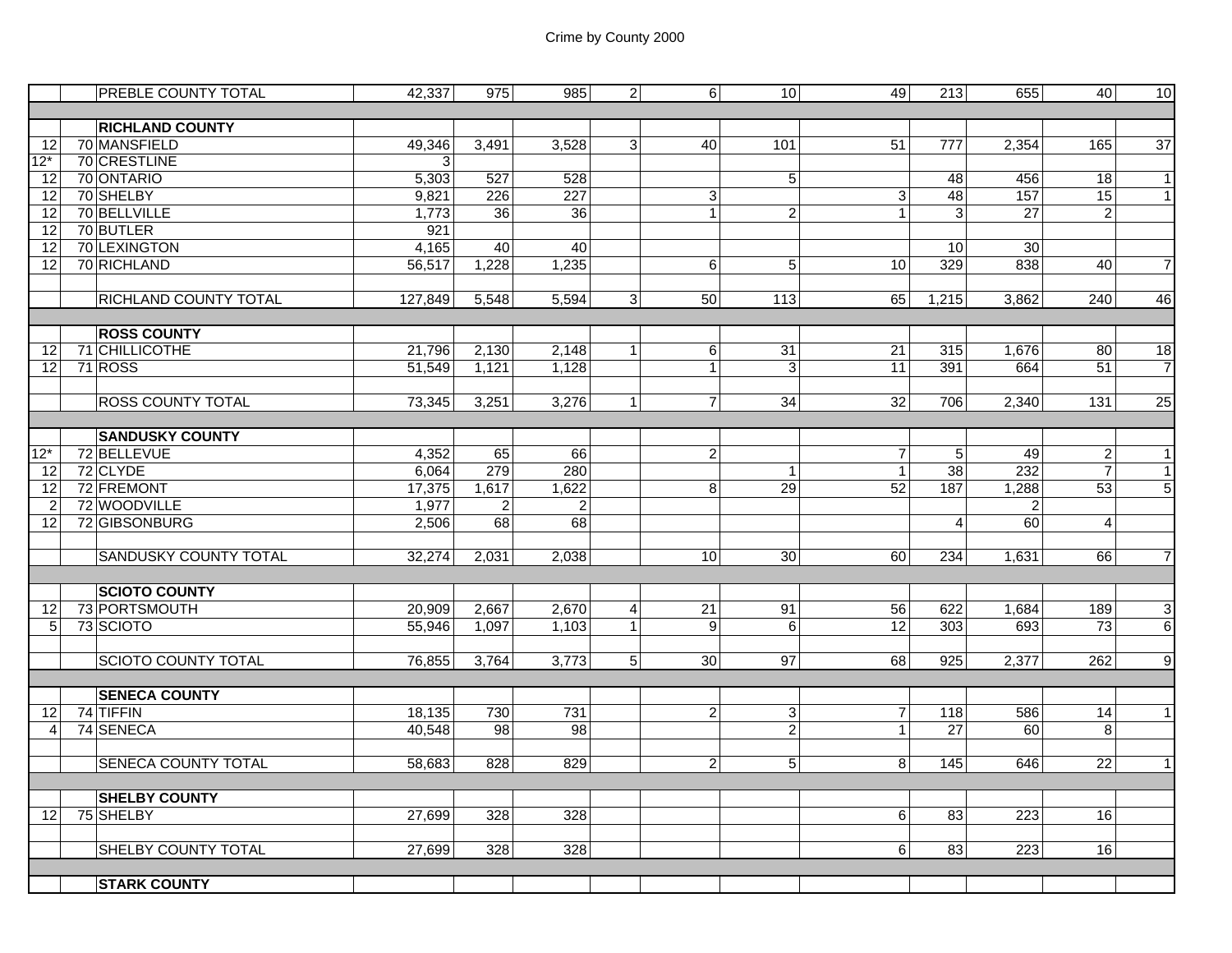| 12                | 76 CANTON                        | 80,806              | 6,422            | 6,422            | $\overline{7}$   | 66                      | 283             | 798             | 1,327            | 3,464           | 477              |                |
|-------------------|----------------------------------|---------------------|------------------|------------------|------------------|-------------------------|-----------------|-----------------|------------------|-----------------|------------------|----------------|
| $12*$             | 76 MAGNOLIA                      | 617                 | 40               | 41               |                  |                         |                 | $\overline{3}$  | $\overline{7}$   | 29              | $\mathbf{1}$     |                |
| 11                | 76 CANAL FULTON                  | 5,061               | 104              | 104              | $\mathbf{1}$     |                         | $\overline{4}$  | $\overline{a}$  | 20               | 73              | $\overline{4}$   |                |
| 12                | 76 EAST CANTON                   | 1.629               | 28               | 28               |                  | $\mathbf{1}$            |                 | $\mathbf{1}$    | $\mathbf{1}$     | $\overline{22}$ | $\mathbf{3}$     |                |
| 12                | 76 HARTVILLE                     | 2,174               | 63               | 63               |                  |                         |                 |                 | 14               | 48              | $\mathbf{1}$     |                |
| 8                 | 76 LOUISVILLE                    | 8,904               | 98               | 99               |                  | $\mathbf{1}$            |                 | $\mathbf{1}$    | $\overline{21}$  | 73              | $\overline{2}$   | 1              |
| $12*$             | 76 MINERVA                       | 2,031               | 128              | 129              |                  |                         |                 | $\,6\,$         | 16               | 99              | $\overline{7}$   | $\overline{1}$ |
| 4                 | 76 NAVARRE                       | 1,440               | 8                | 8                |                  |                         | $\overline{c}$  | $\mathbf{1}$    | $\mathbf{1}$     | $\overline{c}$  | $\overline{2}$   |                |
| 12                | 76 NORTH CANTON                  | 16,369              | $\overline{123}$ | $\frac{1}{25}$   |                  | $\overline{1}$          | $\overline{7}$  | $\mathbf{1}$    | 71               | 43              |                  | $\mathbf{2}$   |
| 10                | 76 BEACH CITY                    | 1,137               | $\vert$          | $\overline{c}$   |                  |                         |                 |                 |                  | $\overline{1}$  |                  | $\overline{1}$ |
| 12                | 76 LAWRENCE TOWNSHIP             | 8,321               | 128              | 128              |                  |                         | $\mathbf{1}$    | 10              | 32               | 72              | 13               |                |
| 12                | 76 PERRY TOWNSHIP                | 29,167              | 687              | 689              |                  | 3                       | $\overline{7}$  | 12              | 178              | 436             | $\overline{51}$  | $\mathbf{2}$   |
| 12                | 76 STARK                         | 118,825             | 2,844            | 2,865            | $\mathbf{1}$     | 19                      | 43              | 25              | 863              | 1,745           | 148              | 21             |
|                   |                                  |                     |                  |                  |                  |                         |                 |                 |                  |                 |                  |                |
|                   | <b>STARK COUNTY TOTAL</b>        | 276.481             | 10,674           | 10.703           | 9                | 91                      | 347             | 860             | 2.551            | 6,107           | 709              | 29             |
|                   |                                  |                     |                  |                  |                  |                         |                 |                 |                  |                 |                  |                |
| 12                | <b>SUMMIT COUNTY</b><br>77 AKRON | 217,074             | 6,088            | 6,150            | 3                | 92                      | 372             | 143             | 1,362            | 3,278           | 838              | 62             |
| 12                | 77 BARBERTON                     | $\overline{27,899}$ | 1,498            | 1,517            | $\boldsymbol{2}$ | $\overline{32}$         | $\overline{25}$ | 42              | 240              | 1,048           | 109              | 19             |
| 12                | 77 CUYAHOGA FALLS                | 49,374              | 1,702            | 1,712            | $\overline{c}$   | $\overline{18}$         | 16              | 50              | 192              | 1,331           | 93               | 10             |
| 12                | 77 FAIRLAWN                      | 7,307               | 617              | 617              |                  |                         | 15              | $\mathbf{1}$    | 28               | 545             | 28               |                |
| 12                | 77 HUDSON                        | 22,439              | $\overline{222}$ | 230              |                  | $\mathbf{1}$            | $\mathbf{1}$    | 5               | 48               | 164             | 3                | $\overline{8}$ |
| 12                | 77 LAKEMORE                      | 2,561               | 113              | 114              |                  | $\mathbf{1}$            | $\overline{2}$  | $6\phantom{a}$  | $\overline{18}$  | $\overline{83}$ | $\mathbf{3}$     | 1              |
| $\overline{12^*}$ | 77 MOGADORE                      | 2,951               | 60               | 60               |                  | $\overline{1}$          |                 | $\overline{2}$  | $\overline{12}$  | 40              | $5\overline{)}$  |                |
| $12*$             | 77 NORTON                        | 11,512              | 425              | 427              |                  | $\mathbf{1}$            |                 | $\overline{11}$ | 58               | 331             | $\overline{24}$  | $\overline{2}$ |
| $\overline{12}$   | 77 STOW                          | 32,139              | 771              | 787              |                  | $\overline{6}$          | 8               | 13              | 100              | 634             | 10               | 16             |
| 12                | 77 TALLMADGE                     | 16,390              | 449              | 461              |                  | $6\overline{6}$         | $\overline{4}$  | 12              | 72               | 338             | 17               | 12             |
| 12                | 77 TWINSBURG                     | 17,006              | 240              | 242              |                  | $\overline{4}$          | $\mathbf{1}$    | 3               | 44               | 175             | 13               | $\overline{2}$ |
| 5                 | 77 MUNROE FALLS                  | 5,314               | $\overline{14}$  | $\overline{14}$  |                  | $\mathbf{1}$            | $\mathbf 1$     |                 | $\overline{3}$   | 9               |                  |                |
| 12                | 77 PENINSULA                     | 602                 | $\overline{2}$   | $\overline{2}$   |                  |                         |                 |                 | $\overline{c}$   |                 |                  |                |
| 12                | 77 SPRINGFIELD TOWNSHIP          | 15,168              | 660              | 665              |                  | 3                       | 10              | 17              | $\overline{127}$ | 478             | $\overline{25}$  | $\mathbf 5$    |
| 11                | 77 RICHFIELD                     | 3,286               | 91               | 91               |                  | $\overline{\mathbf{4}}$ |                 | $\overline{a}$  | 14               | 65              | $6 \overline{6}$ |                |
| 6                 | 77 COPLEY TOWNSHIP               | 13,641              | 219              | $\overline{223}$ |                  | $\mathbf{1}$            | $\overline{4}$  | ω               | 33               | 168             | 10               | $\overline{4}$ |
| 12                | 77 FRANKLIN TOWNSHIP             | 14,530              | 210              | 210              |                  |                         |                 | 3               | 63               | 131             | 13               |                |
| 10                | 77 RICHFIELD TOWNSHIP            | 2,138               | $\overline{5}$   | 5                |                  |                         |                 |                 | $\overline{2}$   | 3               |                  |                |
| 12                | 77 SUMMIT                        | 53,369              | 1,513            | 1,520            |                  | $\overline{23}$         | 12              | 45              | 289              | 1,030           | 114              | $\overline{7}$ |
|                   |                                  |                     |                  |                  |                  |                         |                 |                 |                  |                 |                  |                |
|                   | <b>SUMMIT COUNTY TOTAL</b>       | 514,700             | 14,899           | 15,047           | $\overline{7}$   | 194                     | 471             | 358             | 2,707            | 9,851           | 1,311            | 148            |
|                   |                                  |                     |                  |                  |                  |                         |                 |                 |                  |                 |                  |                |
|                   | <b>TRUMBULL COUNTY</b>           |                     |                  |                  |                  |                         |                 |                 |                  |                 |                  |                |
| 12                | 78 YOUNGSTOWN                    |                     |                  |                  |                  |                         |                 |                 |                  |                 |                  |                |
| 12                | 78 GIRARD                        | 10.902              | 490              | 491              | 2                | $\overline{c}$          | 9               | 9               | 131              | 284             | 53               | $\mathbf{1}$   |
| 12                | 78 LIBERTY TOWNSHIP              | 23,522              | 524              | 527              |                  | 3                       | 17              | 3               | 105              | 328             | 68               | $\overline{3}$ |
| 12                | 78 CORTLAND                      | 6,830               | 133              | $\overline{133}$ |                  |                         |                 |                 | $\overline{21}$  | 109             | $\mathbf{3}$     |                |
| 12                | 78 BROOKFIELD TOWNSHIP           | 10,020              | 328              | 328              |                  | 6                       | 8               | 32              | $\overline{47}$  | 207             | $\overline{28}$  |                |
| 12                | 78 LORDSTOWN                     | 3,633               | 49               | 49               |                  |                         |                 |                 | 12               | 30              | $\overline{7}$   |                |
| $\overline{12}$   | 78 WARREN TOWNSHIP               | 7,817               | 361              | 361              |                  | $\mathbf{1}$            | 10              | 69              | 64               | 183             | $\overline{34}$  |                |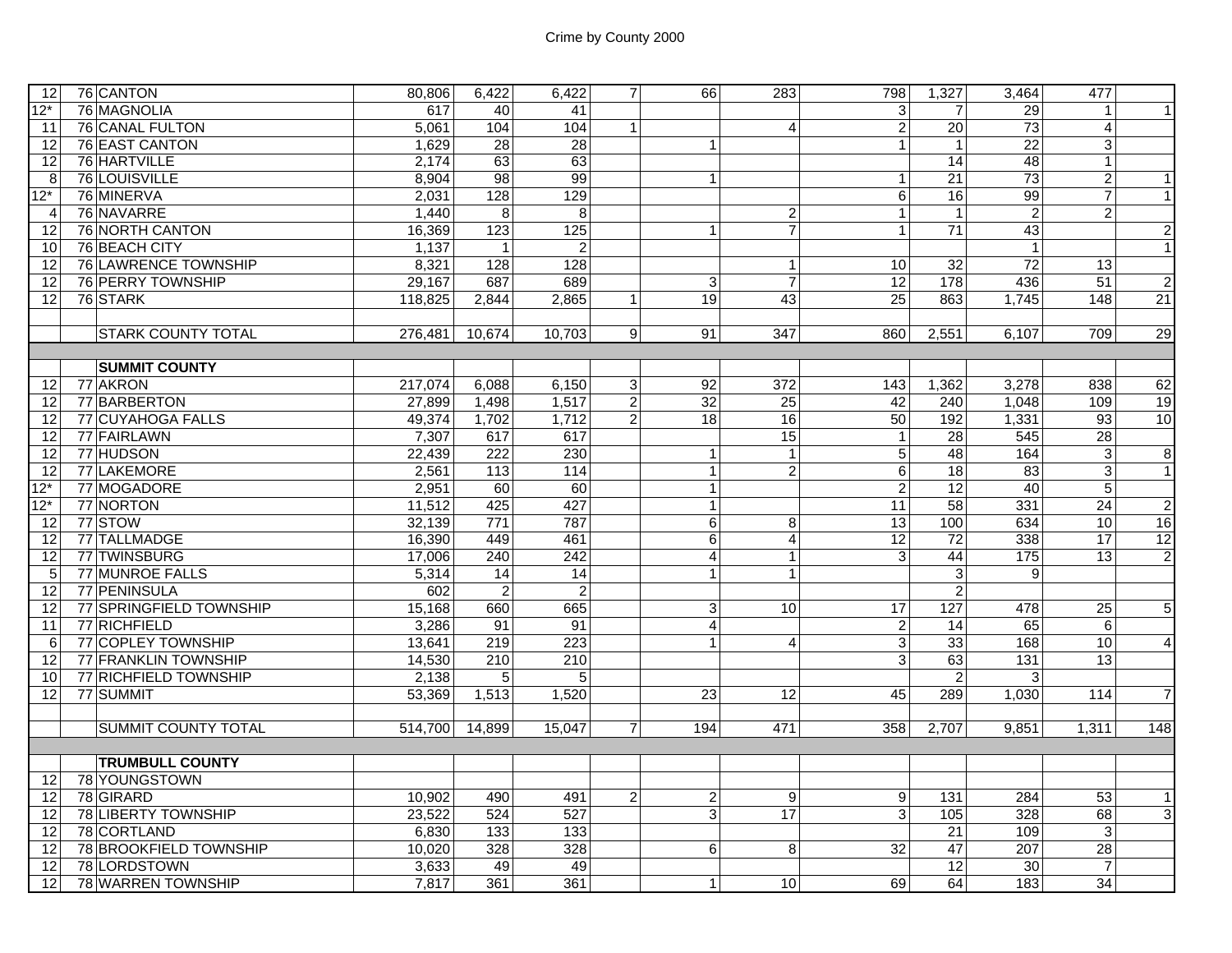| 81                | 78 VIENNA TOWNSHIP             | 4,021   | 9                | $\overline{9}$   |                |                 |                 |                                | $\overline{4}$    | 5               |                                    |
|-------------------|--------------------------------|---------|------------------|------------------|----------------|-----------------|-----------------|--------------------------------|-------------------|-----------------|------------------------------------|
| 12                | 78 TRUMBULL                    | 45,544  | 459              | 459              | $\overline{2}$ | $\mathbf{1}$    | $\mathbf{1}$    | 31                             | 94                | 223             | 107                                |
|                   |                                |         |                  |                  |                |                 |                 |                                |                   |                 |                                    |
|                   | <b>TRUMBULL COUNTY TOTAL</b>   | 112.289 | 2,353            | 2,357            | $\overline{4}$ | 13              | 45              | 144                            | 478               | 1,369           | 300<br>$\overline{4}$              |
|                   |                                |         |                  |                  |                |                 |                 |                                |                   |                 |                                    |
|                   | <b>TUSCARAWAS COUNTY</b>       |         |                  |                  |                |                 |                 |                                |                   |                 |                                    |
| 8                 | 79 DENNISON                    | 2,992   | 3 <sup>1</sup>   | $\mathbf{3}$     |                | $\mathbf{1}$    |                 |                                |                   | $\overline{2}$  |                                    |
| 12                | 79 DOVER                       | 12,210  | 65               | 65               |                | $\overline{5}$  | 3               |                                | $\overline{25}$   | $\overline{27}$ | $\overline{4}$                     |
|                   |                                |         | 115              | 116              |                |                 | $\mathbf{1}$    | $\mathbf{1}$<br>$\overline{8}$ | $\overline{4}$    |                 | $\overline{7}$                     |
| 12                | 79 NEWCOMERSTOWN               | 4,008   |                  |                  |                | $\mathbf{1}$    |                 |                                |                   | 94              | $\mathbf{1}$                       |
| $\overline{2}$    | 79 NEW PHILADELPHIA            | 17,056  |                  |                  |                |                 |                 |                                |                   |                 |                                    |
| 12                | 79 UHRICHSVILLE                | 5,662   | 226              | 228              |                |                 | $\mathbf 1$     |                                | 32                | 189             | $\overline{2}$<br>$\overline{4}$   |
| 12                | 79 TUSCARAWAS                  | 48,986  | 338              | 339              | $\mathbf{1}$   | 5               |                 | 3                              | $\frac{116}{116}$ | 181             | $\overline{32}$<br>$\mathbf{1}$    |
|                   |                                |         |                  |                  |                |                 |                 |                                |                   |                 |                                    |
|                   | <b>TUSCARAWAS COUNTY TOTAL</b> | 90,914  | 747              | 751              | $\vert$ 1      | 12              | 5 <sup>1</sup>  | 12                             | 177               | 493             | $\overline{\mathbf{4}}$<br>47      |
|                   |                                |         |                  |                  |                |                 |                 |                                |                   |                 |                                    |
|                   | <b>UNION COUNTY</b>            |         |                  |                  |                |                 |                 |                                |                   |                 |                                    |
| $12*$             | 80 DUBLIN                      | 22      | 1                | $\mathbf{1}$     |                |                 |                 |                                |                   | $\mathbf{1}$    |                                    |
| 12 <sup>1</sup>   | 80 MARYSVILLE                  | 15,942  | 399              | 399              |                |                 | 6               | 2                              | 82                | 294             | 15 <sup>1</sup>                    |
|                   |                                |         |                  |                  |                |                 |                 |                                |                   |                 |                                    |
|                   | UNION COUNTY TOTAL             | 15,964  | 400              | 400              |                |                 | $6 \mid$        | $\overline{2}$                 | 82                | 295             | 15                                 |
|                   |                                |         |                  |                  |                |                 |                 |                                |                   |                 |                                    |
|                   | <b>VAN WERT COUNTY</b>         |         |                  |                  |                |                 |                 |                                |                   |                 |                                    |
| 12                | 81 VAN WERT                    | 10,690  | 525              | 526              |                | 16              | 3 <sup>1</sup>  | 16                             | 90                | 378             | $\overline{1}$<br>$\overline{22}$  |
| 12                | 81 VAN WERT                    | 18,969  | 138              | 138              |                | $\mathsf 3$     |                 |                                | 46                | 83              | $6 \overline{6}$                   |
|                   |                                |         |                  |                  |                |                 |                 |                                |                   |                 |                                    |
|                   | VAN WERT COUNTY TOTAL          | 29,659  | 663              | 664              |                | 19              | 3 <sup>1</sup>  | 16                             | 136               | 461             | $\overline{1}$<br>28               |
|                   |                                |         |                  |                  |                |                 |                 |                                |                   |                 |                                    |
|                   | <b>WARREN COUNTY</b>           |         |                  |                  |                |                 |                 |                                |                   |                 |                                    |
| $12*$             | 83 MIDDLETOWN                  | 2,031   | 127              | 127              |                | $\mathbf{1}$    | $\overline{2}$  | $\overline{c}$                 | 22                | 95              | 5 <sup>1</sup>                     |
| $12*$             | 83 MONROE                      | 47      | $\overline{2}$   | $\overline{c}$   |                |                 |                 |                                |                   | $\overline{2}$  |                                    |
|                   | 83 LOVELAND                    |         |                  | $\overline{7}$   |                |                 |                 |                                |                   |                 |                                    |
| $12*$             |                                | 281     | $\overline{7}$   |                  |                |                 |                 | -1                             | $\overline{1}$    | $\overline{5}$  |                                    |
| 12                | 83 LEBANON                     | 16,962  | 511              | $\overline{514}$ | $\vert$ 1      | 11              | 14              | $\overline{14}$                | 85                | 367             | $\overline{3}$<br>19 <sup>1</sup>  |
| 12                | 83 MASON                       | 22,016  | 442              | 443              | $\mathbf{1}$   | $\overline{7}$  | $\overline{2}$  | 6                              | 62                | 358             | $\overline{1}$<br>$6 \overline{6}$ |
| $12*$             | 83 CARLISLE                    | 4,876   | 88               | 88               |                | $\overline{3}$  |                 | 10                             | 15                | 60              |                                    |
| $12*$             | 83 SPRINGBORO                  | 12,227  | $\overline{227}$ | 228              |                | $\overline{3}$  | $\mathbf{1}$    | 3                              | 49                | 165             | $\mathbf{1}$<br>$6 \overline{6}$   |
| $12 \overline{ }$ | 83 CLEARCREEK TOWNSHIP         | 8,747   | 151              | 151              |                | $\overline{2}$  | $\mathbf{1}$    |                                | $\overline{72}$   | 73              | $\overline{3}$                     |
| $\mathbf{1}$      | 83 WARREN                      | 77,242  |                  |                  |                |                 |                 |                                |                   |                 |                                    |
|                   |                                |         |                  |                  |                |                 |                 |                                |                   |                 |                                    |
|                   | <b>WARREN COUNTY TOTAL</b>     | 144,429 | 1,555            | 1,560            | $\overline{2}$ | $\overline{27}$ | $\overline{20}$ | $\overline{36}$                | 306               | 1,125           | $\overline{5}$<br>39               |
|                   |                                |         |                  |                  |                |                 |                 |                                |                   |                 |                                    |
|                   | <b>WASHINGTON COUNTY</b>       |         |                  |                  |                |                 |                 |                                |                   |                 |                                    |
| 12 <sub>1</sub>   | 84 MARIETTA                    | 14,515  | 418              | 420              |                | 9               | $\vert$         | $\bf8$                         | 51                | 331             | $\overline{2}$<br>15               |
| 12 <sub>l</sub>   | 84 BELPRE                      | 6,660   | $\overline{132}$ | 133              |                | $\overline{3}$  |                 | $\overline{8}$                 | $\overline{13}$   | 105             | $\overline{3}$<br>$\overline{1}$   |
| 11                | 84 MARIETTA COLLEGE            |         | $\overline{25}$  | $\overline{27}$  |                | $\sqrt{3}$      |                 |                                | $\overline{10}$   | $\overline{12}$ | $\overline{2}$                     |
| 12 <sub>l</sub>   | 84 WASHINGTON                  | 40,166  | 625              | 635              | $\mathbf{1}$   | $\overline{22}$ | $\vert$         | $\overline{12}$                | $\frac{1}{171}$   | 370             | 10<br>45                           |
|                   |                                |         |                  |                  |                |                 |                 |                                |                   |                 |                                    |
|                   |                                |         |                  |                  |                |                 |                 |                                |                   |                 |                                    |